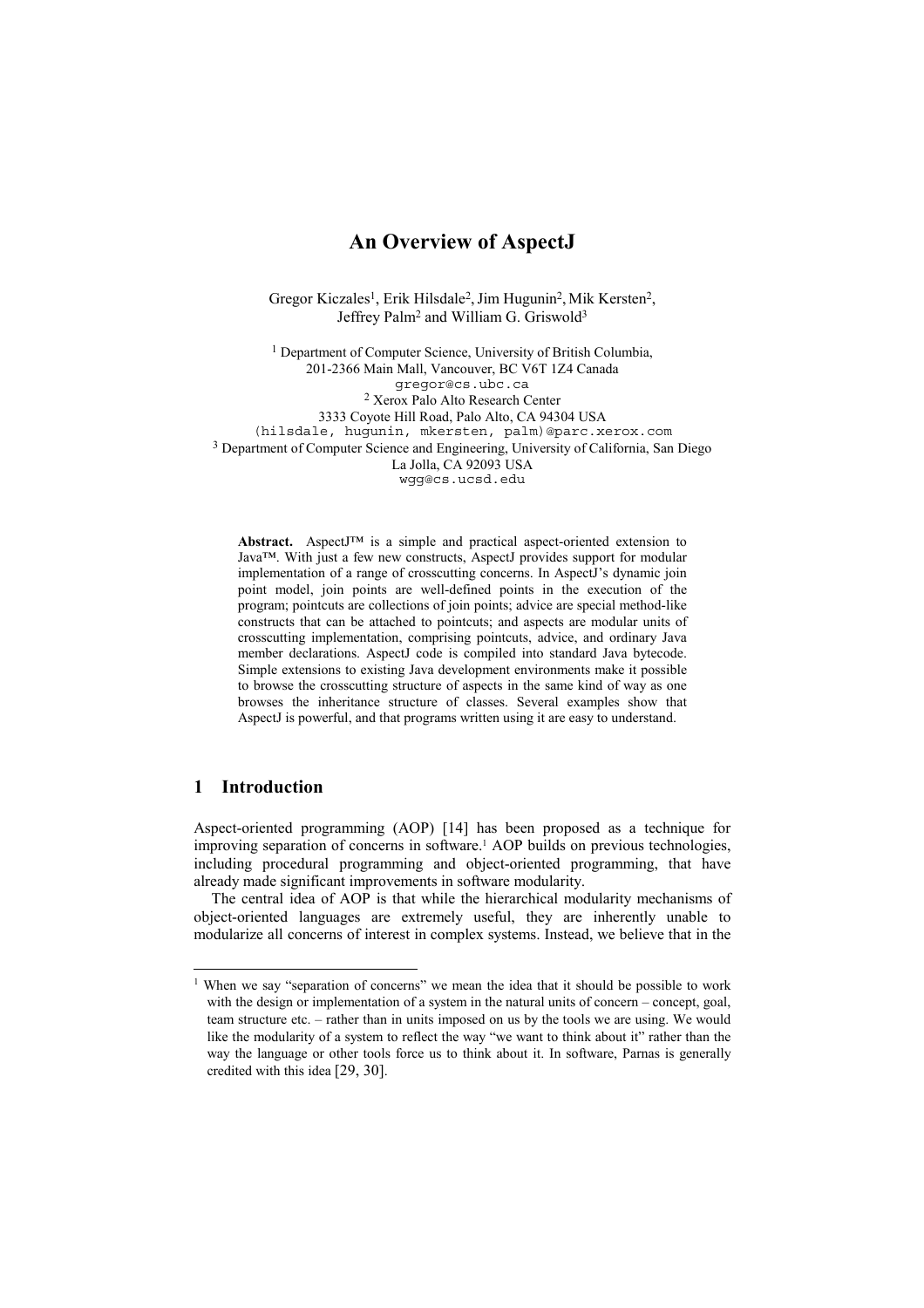implementation of any complex system, there will be concerns that inherently crosscut the natural modularity of the rest of the implementation.

AOP does for *crosscutting concerns* what OOP has done for object encapsulation and inheritance—it provides language mechanisms that explicitly capture crosscutting structure. This makes it possible to program crosscutting concerns in a modular way, and achieve the usual benefits of improved modularity: simpler code that is easier to develop and maintain, and that has greater potential for reuse. We call a wellmodularized crosscutting concern an *aspect*. 2 An example of how such an aspect crosscuts classes is shown in Figure 1.

AspectJ is a simple and practical aspect-oriented extension to Java. This paper presents an overview of AspectJ, including a number of core language features, the basic compilation strategy, the development environment support, and several examples of how AspectJ can be used.<sup>3</sup> The examples show that using AspectJ we can code, in clear form, crosscutting concerns that would otherwise lead to tangled code.

The main elements of the language design are now fairly stable, but the AspectJ project is not nearly finished. We continue fine-tuning parts of the language, building a third-generation compiler, expanding the integrated development environment (IDE) support, extending the documentation and training material, and building up the user community. We plan to work with that user community to empirically study the practical value of AOP.

The next section describes the basic assumptions behind the AspectJ language design. Section 3 presents the core language. Section 4 outlines the compiler. Section 5 describes the AspectJ-aware tool extensions we have developed. Section 6 shows that AspectJ can capture crosscutting structure in elegant and easy to understand ways. We conclude with a discussion of related and future work. As an overview, detailed design rationale and detailed compiler and tool implementation issues are outside the scope of this paper.

# **2 Basic Design Assumptions**

l

AspectJ is the basis for an empirical assessment of aspect-oriented programming. We want to know what happens when a real user community uses an AOP language. What kinds of aspects do they write? Can they understand each other's code? What kinds of idioms and patterns emerge? What kinds of style guidelines do they develop? How effectively can they work with crosscutting modularity? And, above all, do they develop code that is more modular, more reusable, and easier to develop and maintain?

Because these are our goals, designing and implementing AspectJ is really just part of the project. We must also develop and support a substantial user community. To

<sup>&</sup>lt;sup>2</sup> AOP support can be added to languages that are not object-oriented. The key property of an AOP language is that it provides crosscutting modularity mechanisms. So when we add AOP to an OO language, we add constructs that crosscut the hierarchical modularity of OO programs. If we add AOP to a procedural language, we must add constructs that crosscut the block structure of procedural programs  $[4, 6]$ .

<sup>&</sup>lt;sup>3</sup> This paper is written to correspond with AspectJ version 0.8.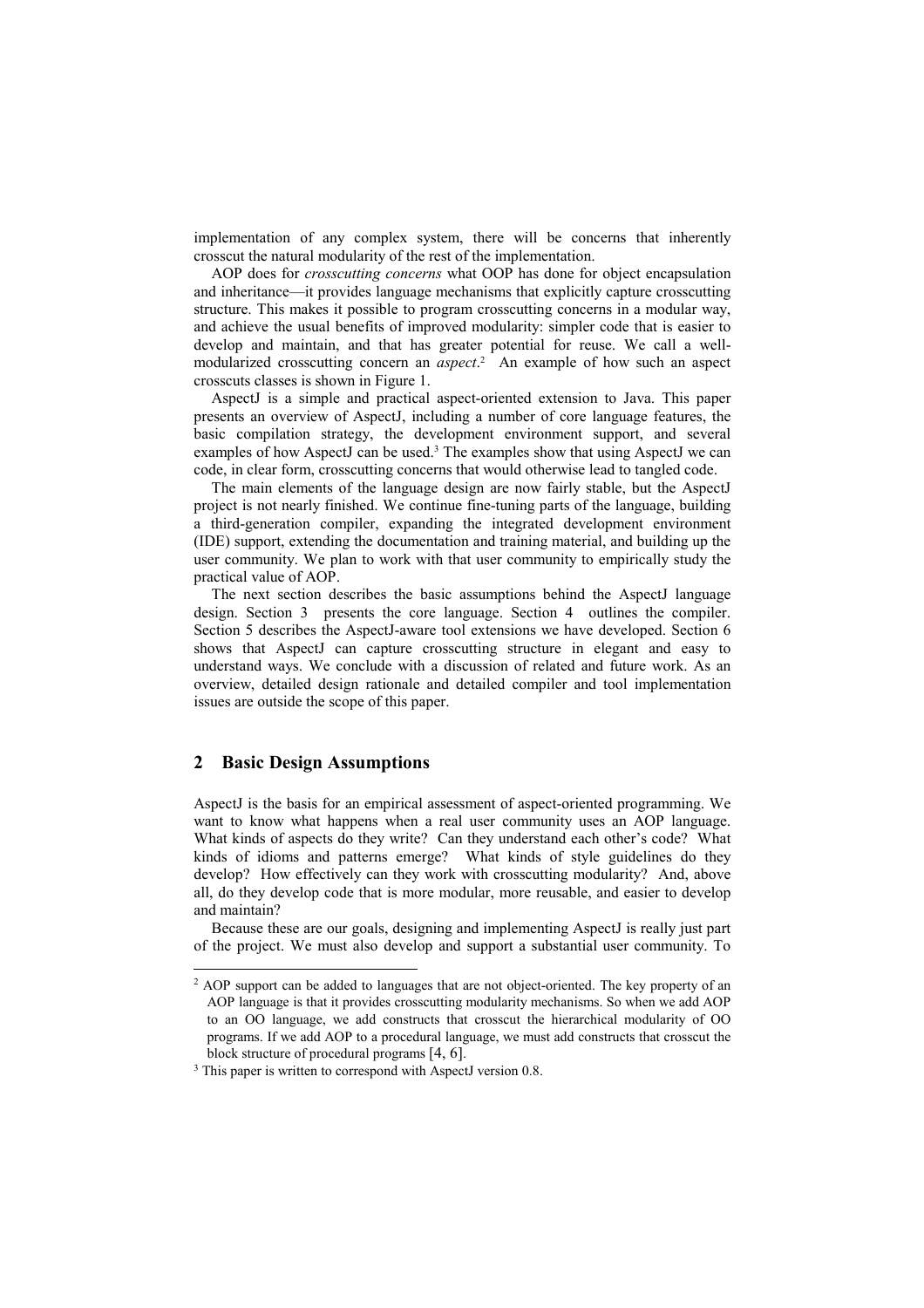make this possible, we have chosen to design AspectJ as a *compatible* extension to Java so that it will facilitate adoption by current Java programmers. By compatible we mean four things:

- *Upward compatibility* all legal Java programs must be legal AspectJ programs.
- *Platform compatibility*  all legal AspectJ programs must run on standard Java virtual machines.
- *Tool compatibility* it must be possible to extend existing tools to support AspectJ in a natural way; this includes IDEs, documentation tools, and design tools.
- *Programmer compatibility* Programming with AspectJ must feel like a natural extension of programming with Java.

The programmer compatibility goal has been responsible for much of the feel of the language. Whereas our previous AOP languages were domain-specific, AspectJ is a general-purpose language like Java. AspectJ also has a more Java-like balance between declarative and imperative constructs. AspectJ is statically typed, and uses Java's static type system. In AspectJ programs we use classes for traditional class-like modularity structure, and then use aspects for concerns that crosscut the class structure.

There are several potentially valuable AOP research goals that AspectJ is not intended to meet. It is not intended to be a "clean-room" incarnation of AOP ideas, a formal AOP calculus or an aggressive effort to explore the AOP language space. Instead, AspectJ is intended to be a practical AOP language that provides, in a Java compatible package, a solid and well-worked-out set of AOP features.

# **3 The Language**

AspectJ extends Java with support for two kinds of crosscutting implementation. The first makes it possible to define additional implementation to run at certain welldefined points in the execution of the program. We call this the *dynamic crosscutting* mechanism. The second makes it possible to define new operations on existing types. We call this *static crosscutting* because it affects the static type signature of the program. This paper only presents dynamic crosscutting.

Dynamic crosscutting in AspectJ is based on a small but powerful set of constructs. *Join points* are well-defined points in the execution of the program; *pointcuts* are a means of referring to collections of join points and certain values at those join points; *advice* are method-like constructs used to define additional behavior at join points; and *aspects* are units of modular crosscutting implementation, composed of pointcuts, advice, and ordinary Java member declarations.

This section of the paper presents the main elements of the dynamic crosscutting support in the language. The presentation is informal and example-based.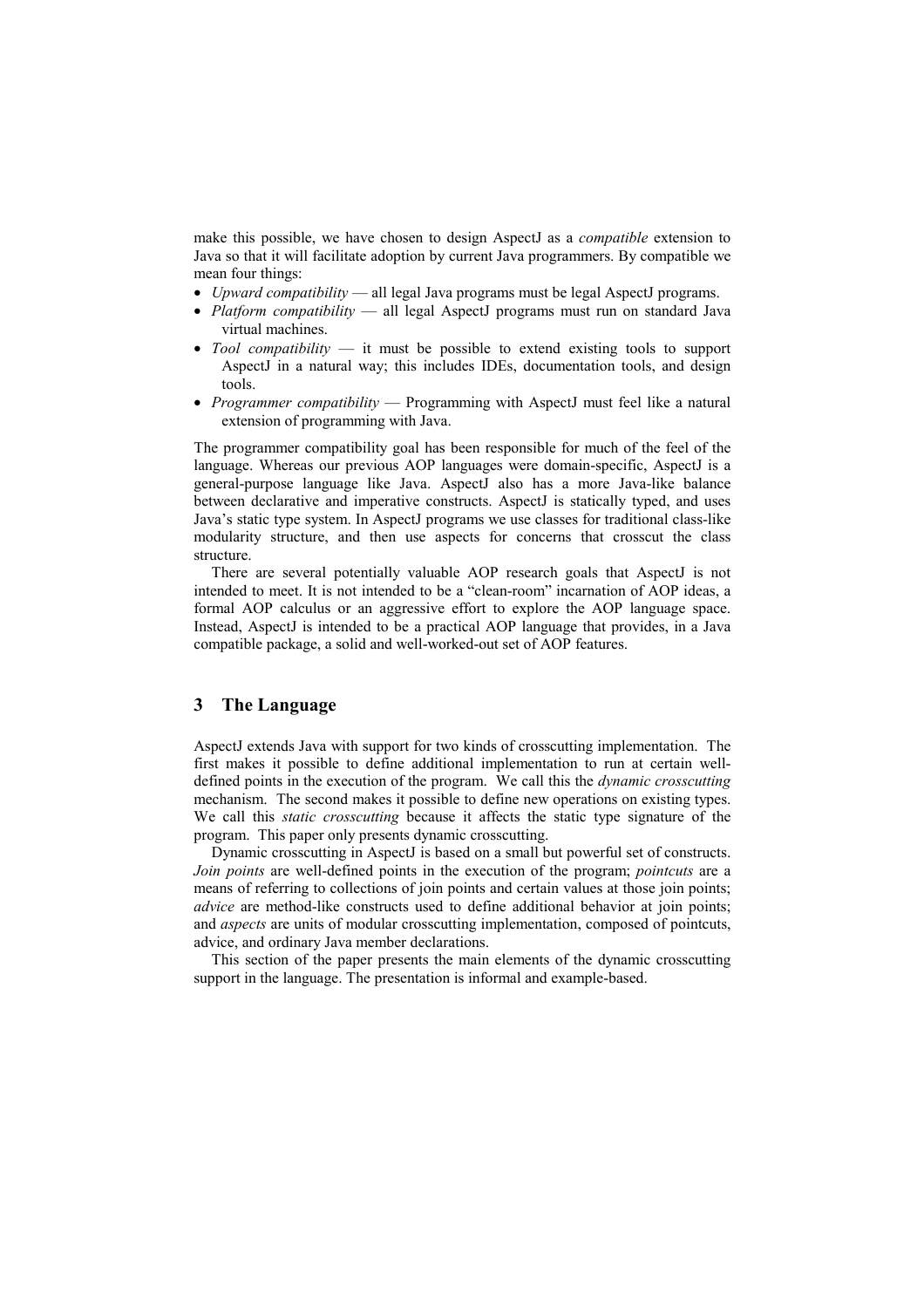

Fig. 1. UML description of a simple figure editor. The box labeled "MoveTracking" shows an aspect that crosscuts methods in the Point and Line classes. This aspect is discussed in detail in Section 3

## **3.1 Join Point Model**

The join point model is a critical element in the design of any aspect-oriented language mechanism. This model provides the common frame of reference that makes it possible for execution of a program's aspect and non-aspect code to be properly coordinated.

In previous work, we have used several different kinds of join point model, including primitive application nodes in a dataflow graph [13, 18, 23, 27] and method bodies [27, 28]. Early versions of AspectJ used a model in which the join points were principled places in the source code.

The dynamic crosscutting elements of AspectJ are now based on a model in which join points are certain well-defined points in the execution of the program. This model gives us important additional expressive power, discussed in Section 3.9. In this model join points can be considered as nodes in a simple runtime object call graph. These nodes include points at which an object receives a method call and points at which a field of an object is referenced. The edges are control flow relations between the nodes. In this model control passes through each join point twice, once on the way in to the sub-computation rooted at the join point, and once on the way back out.

We illustrate join points using a simple figure editor, the kernel of which is shown in Figure 1, and which also serves as a running example. (Complete code from the paper is at aspectj.org/doc/papers/ecoop2001.) Based on these classes, executing the first three lines of code in Figure 2 builds the objects shown below. In this picture large circles represent objects, square boxes represent methods and small numbered circles represent join points. Executing the last line starts a computation that proceeds through the join points labeled below. In each case the join point is first reached just before the action described begins executing. Control passes back through the join point when the action described returns.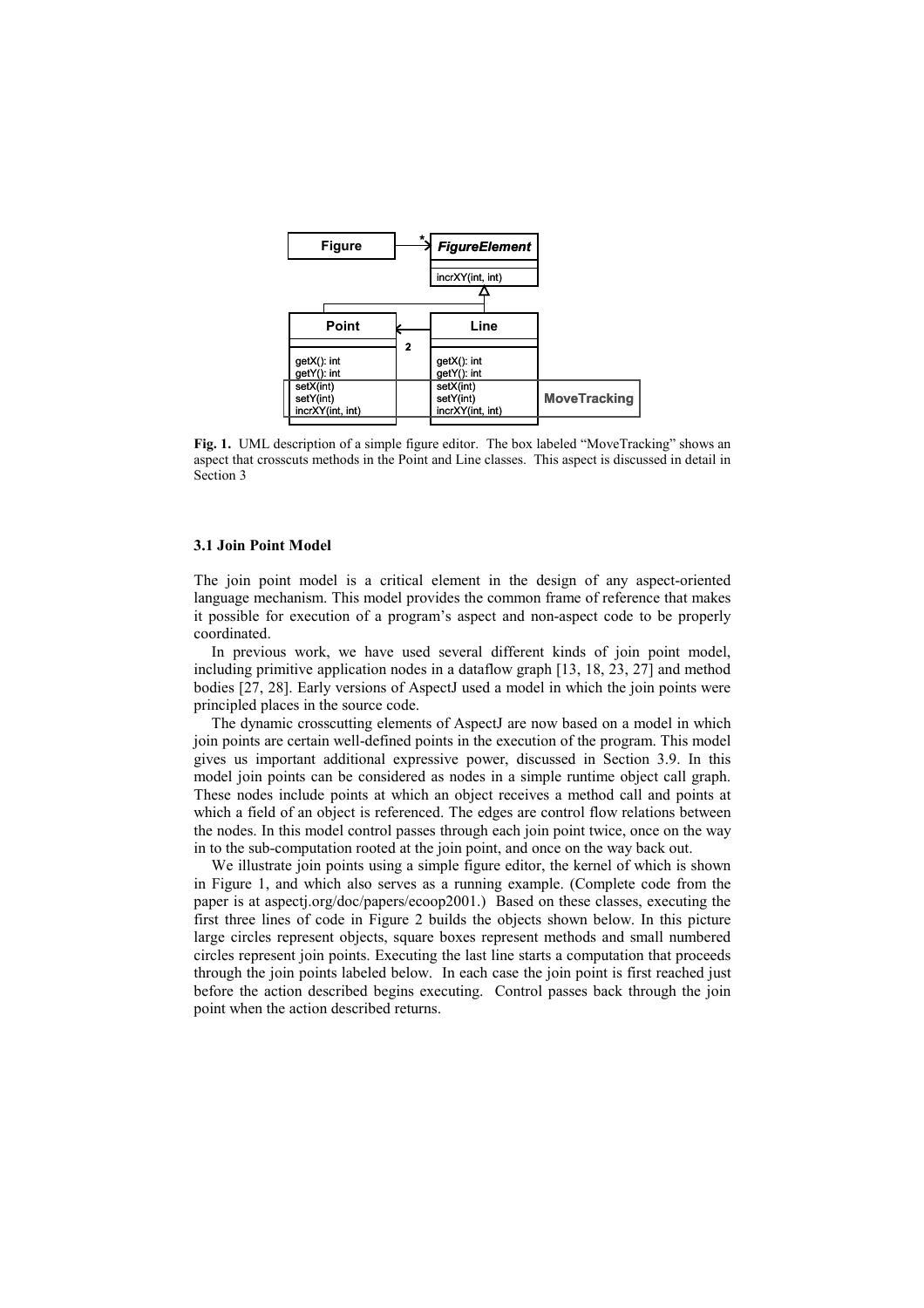

**Fig. 2.** The first three lines of code build the objects shown as large circles below. The rectangles represent methods.Executing the final line of code starts a computation that includes the sequence of join points shown as small numbered circles.

- 1. A method call join point corresponding to the incrXY method being called on the object ln1.
- 2. A method call reception join point at which ln1 receives the incrXY call.
- 3. A method execution join point at which the particular incrXY method defined in the class Line begins executing.
- 4. A field get join point where the \_p1 field of ln1 is read.

...

...

- 5. A method call join point at which the incrXY method is called on the object pt1.
- 8. A method call join point at which the getX method is called on the object pt1.
- 11. A field get join point where the  $\mathbf x$  field of point pt1 is read.

Control returns back through join points 11, 10, 9 and 8.

- 12. A method call join point at which the setX method is called on p1.
	- … and so on, until control finally returns back through 3, 2 and 1

The different kinds of join points provided by AspectJ are shown in Table 1. Note that while AspectJ defines a number of kinds of join points, only a few kinds suffice for many programs, and all kinds of join points behave the same with respect to other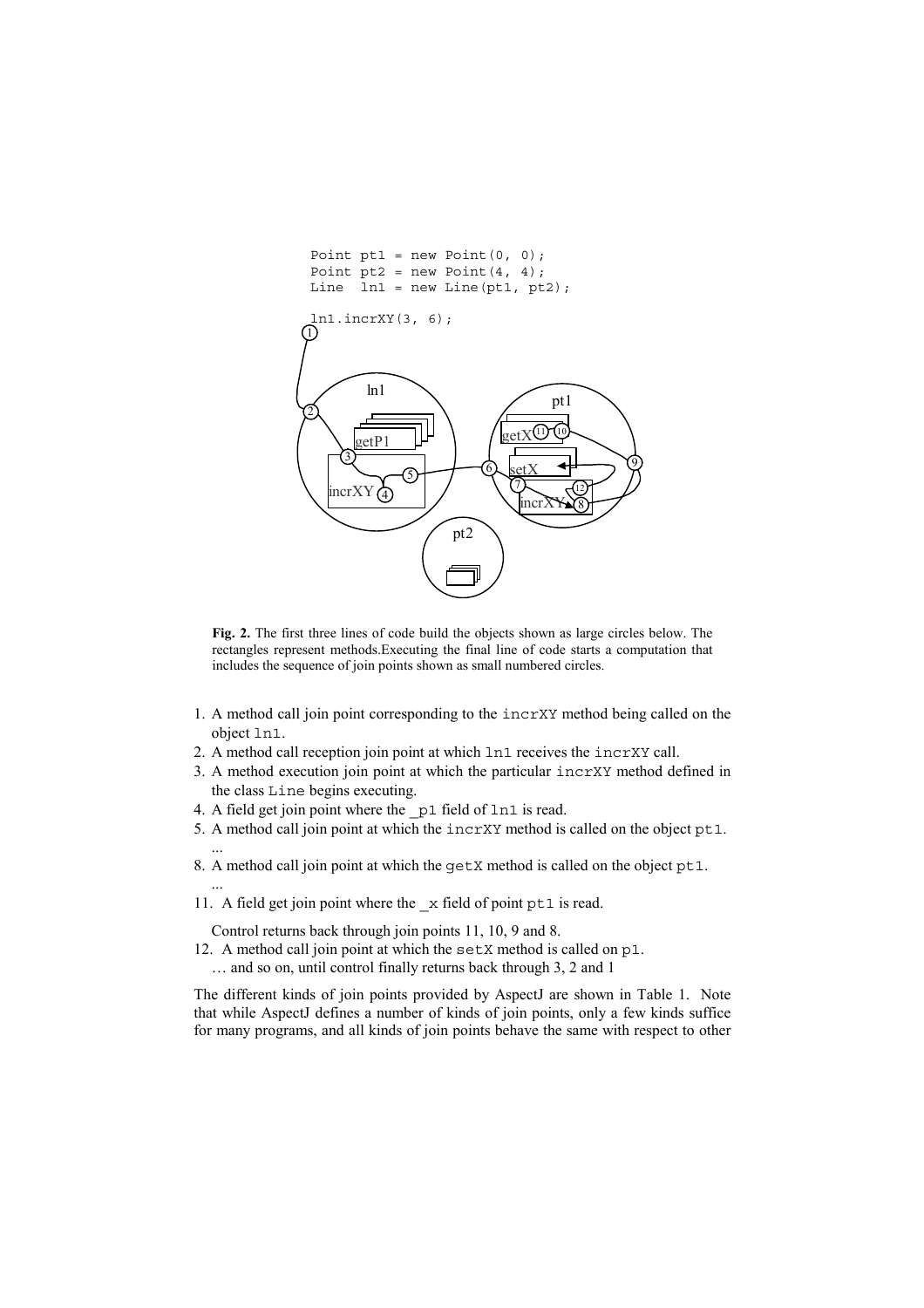| kind of join point                                                  | points in the program execution at which                                                                                                                                                                                                                                                                                             |
|---------------------------------------------------------------------|--------------------------------------------------------------------------------------------------------------------------------------------------------------------------------------------------------------------------------------------------------------------------------------------------------------------------------------|
| method call<br>constructor call <sup>*</sup>                        | a method (or a constructor of a class) is called.<br>Call join points are in the calling object, or in<br>no object if the call is from a static method.                                                                                                                                                                             |
| method call reception<br>constructor call reception                 | an object receives a method or constructor call.<br>Reception join points are before method or<br>constructor dispatch, i.e. they happen inside the<br>called object, at a point in the control flow after<br>control has been transferred to the called object,<br>but before any particular method/constructor<br>has been called. |
| method execution <sup>*</sup><br>constructor execution <sup>7</sup> | an individual method or constructor is invoked.                                                                                                                                                                                                                                                                                      |
| field get                                                           | a field of an object, class or interface is read.                                                                                                                                                                                                                                                                                    |
| field set                                                           | a field of an object or class is set.                                                                                                                                                                                                                                                                                                |
| exception handler execution <sup>®</sup>                            | an exception handler is invoked.                                                                                                                                                                                                                                                                                                     |
| class initialization <sup>®</sup>                                   | static initializers for a class, if any, are run.                                                                                                                                                                                                                                                                                    |
| object initialization <sup>*</sup>                                  | when the dynamic initializers for a class, if any,<br>are run during object creation.                                                                                                                                                                                                                                                |

Table 1. The dynamic join points of AspectJ. Join points marked with  $*$  are not used in further examples in this paper.

language features.<sup>4</sup> This substantially reduces the complexity of learning to program with AspectJ.

# **3.2 Pointcut Designators**

l

A *pointcut* is a set of join points, plus, optionally, some of the values in the execution context of those join points. AspectJ includes several primitive *pointcut designators*. Programmers can compose these to define anonymous or named user-defined pointcut designators. Pointcuts are not higher order, nor are pointcut designators parametric.

<sup>4</sup> There is one exception to this rule. It is not possible to define before or around advice on constructor reception or constructor execution join points.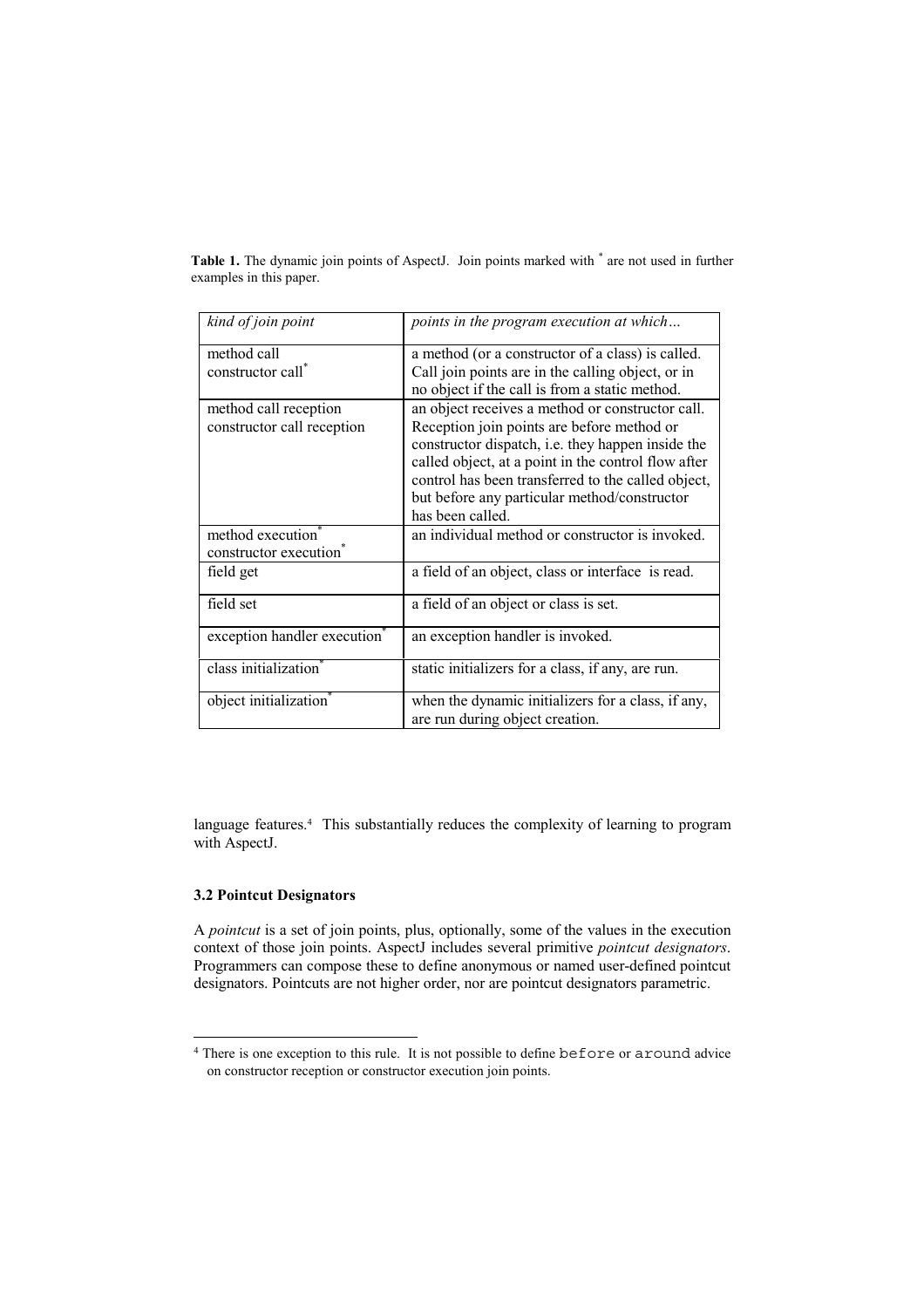A simple way to think of pointcut designators is in terms of matching certain join points at runtime. For example, the pointcut designator

```
receptions(void Point.setX(int))
```
matches all method call reception join points at which the Java signature of the method call is void Point.setX(int) Intuitively, this refers to every time a point receives a call to change its x coordinate. Similarly

```
receptions(void FigureElement.incrXY(int, int))
```
intuitively refers to every time any kind of figure element (i.e. an instance of Point or Line) receives a call to shift a certain distance.

Pointcuts can be combined using and, or and not operators (' $\&\&$ ', '||' and '!'). The following compound pointcut designator refers to all receptions of calls to a Point to change its x or y coordinate.

```
receptions(void Point.setX(int)) ||
receptions(void Point.setY(int))
```
### **Primitive Pointcut Designators**

l

AspectJ includes a variety of primitive pointcut designators that identify join points in different ways. Some primitive pointcut designators only identify pointcuts of one kind, for example receptions only matches method call reception join points. Others match any kind of join points at which a certain property holds. For example, instanceof(Point) matches all join points at which the currently executing object (the value of this) is an instance of Point or a subclass of Point.

These two kinds of join point designators can be combined to identify join points in useful ways. For example:

```
!instanceof(FigureElement) &&
calls(void FigureElement.incrXY(int, int))
```
matches all method calls to incrXY that do not come from an object that is a figure element. This will mean calls that come from an object of another type, as well as calls that come from static methods.<sup>5</sup>

The primitive pointcut designators are summarized in Table 2. They are explained further as they are used in the paper.

<sup>5</sup> Because there is no currently executing object in static methods, the instanceof(FigureElement) will not match such join points.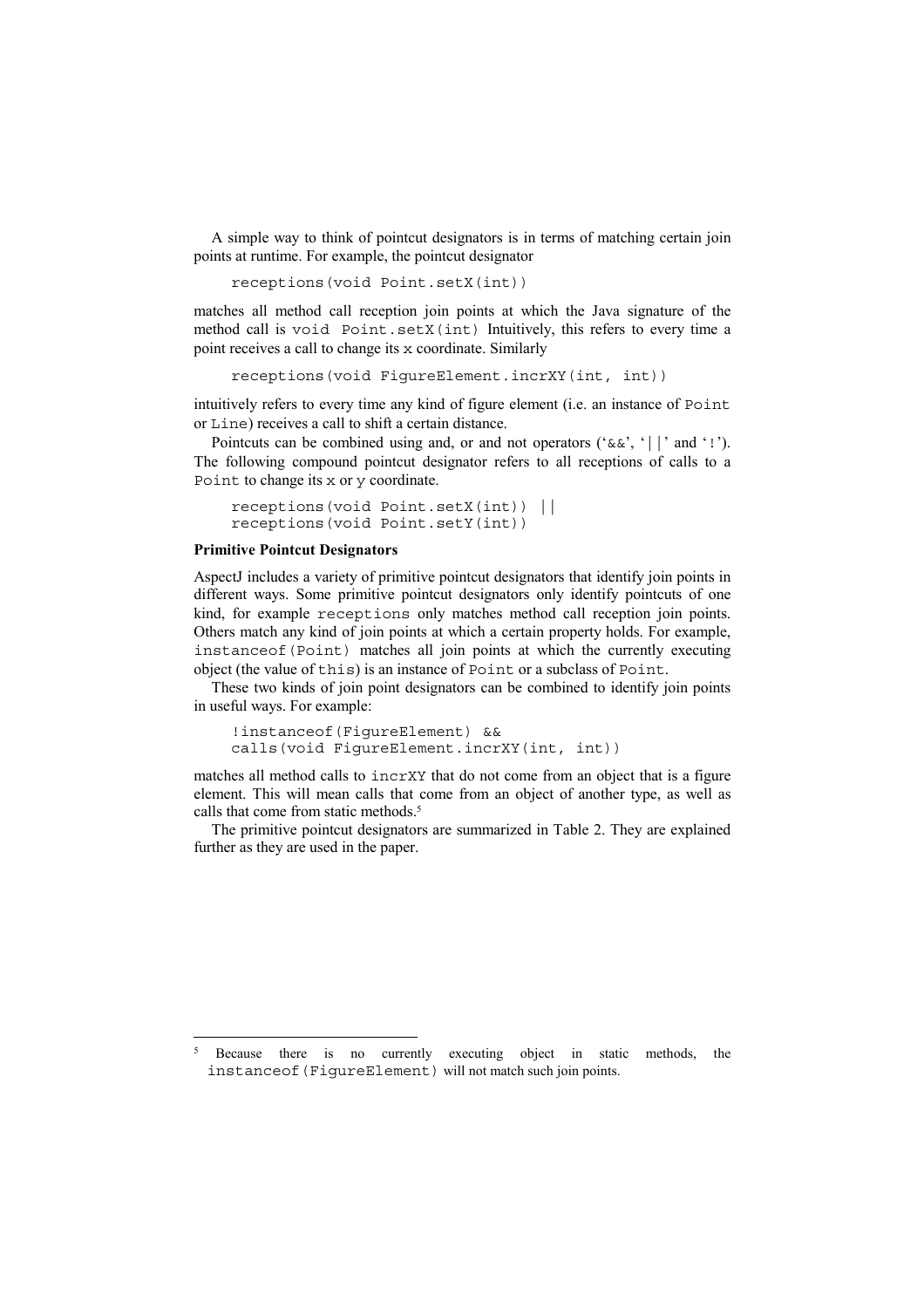**Table 2.** Primitive pointcut designators. Any …*TypeName* position does normal sub-type matching. Any …*id* position does matching by string equality. See section 3.9 for information about more sophisticated wild card matching in these positions

```
calls(signature)
receptions(signature)
executions(signature)
Matches call/reception/execution join points at which the method or constructor 
called matches signature. The syntax of a method signature is: 
 ResultTypeName RecvrTypeName.meth_id(ParamTypeName, …)
The syntax of a constructor signature is: 
NewObjectTypeName.new(ParamTypeName, …)
gets(signature)
gets(signature)[val]
sets(signature)
sets(signature)[oldVal]
sets(signature)[oldVal][newVal]
Matches field get/set join points at which the field accessed matches the signature. 
The syntax of a field signature is: 
 FieldTypeName ObjectTypeName.field_id
handles(ThrowableTypeName)
Matches exception handler execution join points of the specified type. 
instanceof(CurrentlyExecutingObjectTypeName)
within(ClassName)
withincode(signature)
Matches join points of any kind at which the currently executing: 
   - object is of type CurrentlyExecutingObjectTypeName
   - code is contained within ClassName
   - code is contained within the member defined by the method or constructor 
signature
cflow(pointcut_designator)
Matches join points of any kind that occur strictly within the dynamic extent of any 
join point matched by pointcut_designator. 
callto(pointcut_designator)
Matches method call join points that in one step lead to any reception or execution 
join points matched by pointcut_designator. 
staticinitializations(TypeName)
initializations(TypeName)
```
Matches class or object initializations of the specified type.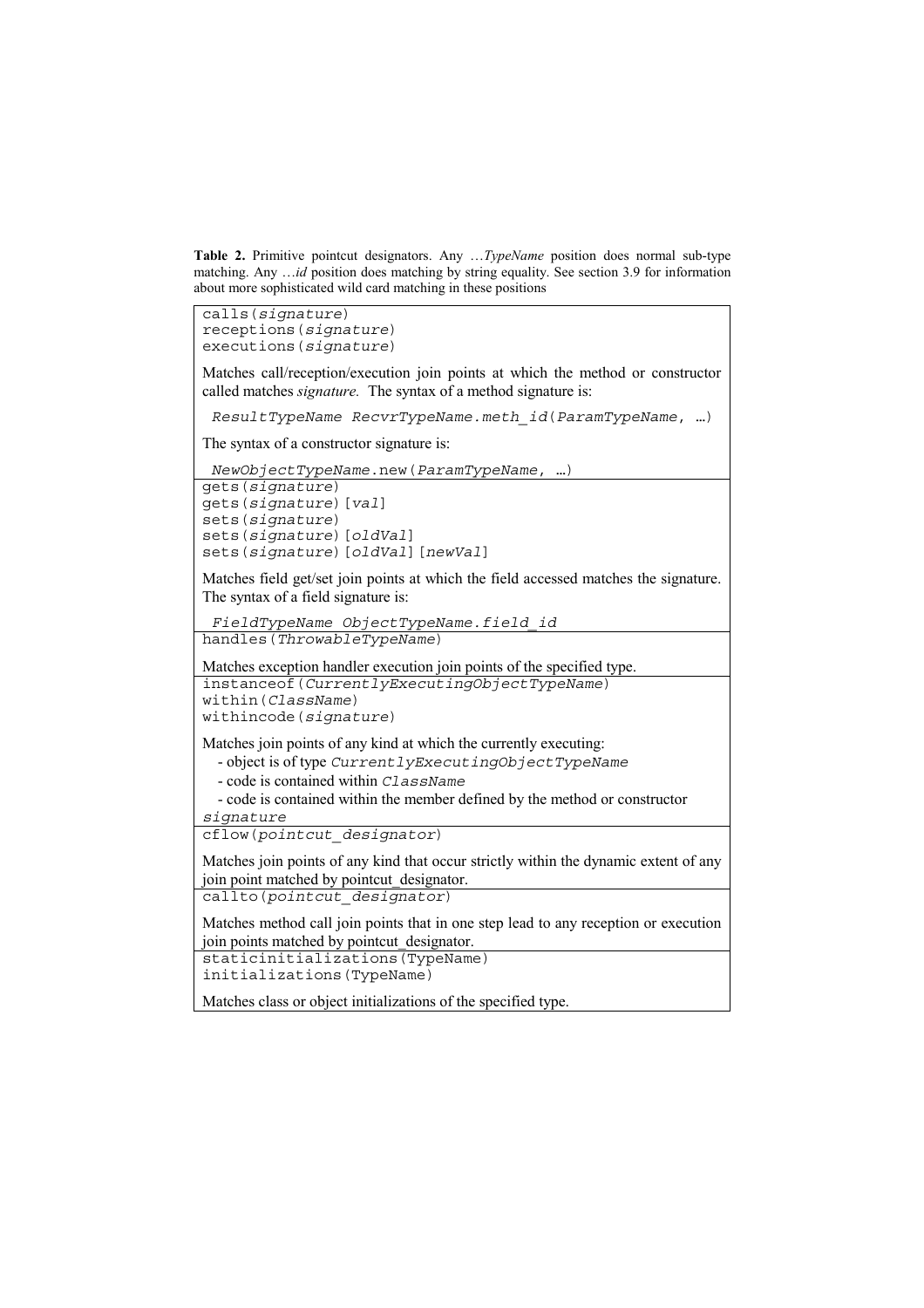## **User-defined Pointcut Designators.**

User-defined pointcut designators are defined with the pointcut declaration. The declaration:

```
pointcut moves():
  receptions(void FigureElement.incrXY(int, int)) ||
  receptions(void Line.setP1(Point)) ||
  receptions(void Line.setP2(Point)) ||
  receptions(void Point.setX(int)) ||
  receptions(void Point.setY(int));
```
defines a new pointcut designator, moves(), that identifies whenever a figure element receives a call of a method that can move it. User-defined pointcut designators can be used wherever a pointcut designator can appear.

## **3.3 Advice**

Advice is a method-like mechanism used to declare that certain code should execute at each of the join points in a pointcut. AspectJ supports *before*, *after,* and *around*  advice. Additionally, there are two special cases of after advice, *after returning* and *after throwing*, corresponding to the two ways a sub-computation can return through a join point. Both before advice and all three kinds of after advice are strictly additive with respect to the normal computation at the join point. Around advice has the special capability of selectively preempting the normal computation at the join point. This advice framework is based on the declarative method combination mechanism in CLOS [11] (which itself was modeled on the demon methods of Flavors [8, 10, 31]).

Advice declarations define advice by associating a code body with a pointcut, and a time, relative to each join point in the pointcut, when the code should be executed. The advice declaration

```
after(): moves() {
  flag = true;}
```
defines after advice on the pointcut moves(). The '()' between 'after' and the ':' means the advice has no parameters. The effect of this declaration is to ensure that the flag variable is set to true whenever a figure element finishes handling a move method call. (The declaration of the variable is shown in the example in Section 3.4.)

A simple model for the behavior of advice is in terms of runtime dispatch. (Section 4 outlines the techniques the compiler uses to ensure that most if not all of the matching overhead happens at compile time.) Upon arrival at a join point, all advice in the system are examined to see whether any apply at the join point. Any that do are collected, ordered according to specificity (described in Section 3.5), and executed as follows: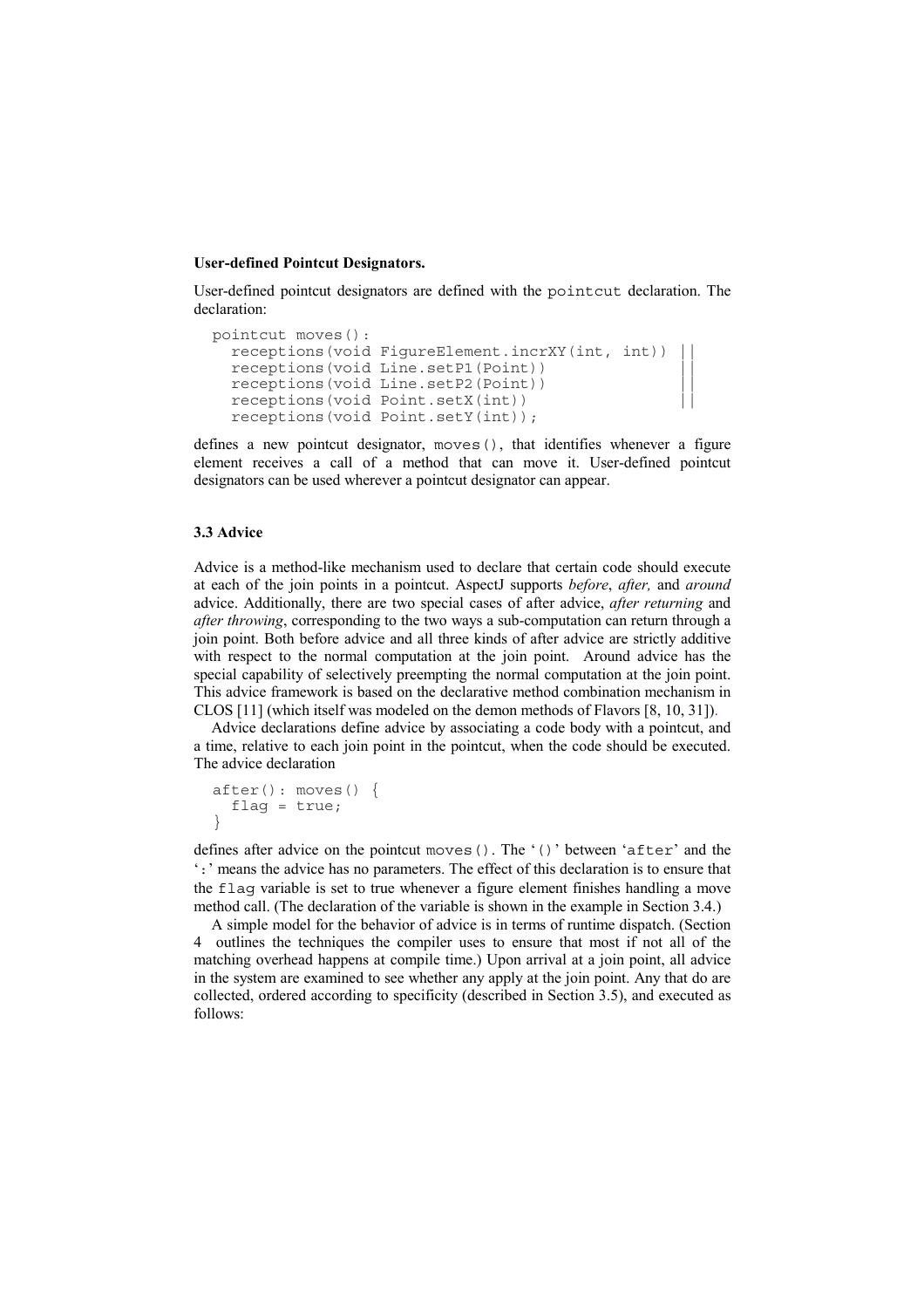- 1. First, any around advice are run, most-specific first. Within the body of an around advice, calling proceed() invokes the next most specific piece of around advice, or, if no around advice remain, goes to the next step.
- 2. Then all before advice are run, most-specific first.
- 3. Then the computation associated with the join point proceeds.
- 4. Execution of after returning and after throwing advice depends on how the computation in step 3 and prior after returning and after throwing advice terminate.
	- If they terminate normally, all after returning advice are run, least specific first.
	- If they terminate by throwing an exception, all after throwing advice that match the exception are run, least specific first. (This means after throwing advice can handle exceptions thrown by less specific after returning and after throwing advice.)
- 5. Then all after advice are run, least-specific first.
- 6. Once all after advice have run, the return value from step 3, if any, is returned to the innermost call to proceed from step 1, and that piece of around advice continues running.
- 7. When the innermost piece of around advice returns, it returns to the surrounding around advice.
- 8. When the outermost piece of around advice returns, control continues back from the join point.

# **3.4 Aspects**

Aspects are modular units of crosscutting implementation. Aspects are defined by aspect declarations, which have a form similar to that of class declarations. Aspect declarations may include pointcut declarations, advice declarations, as well as all other kinds of declarations permitted in class declarations.

The following declaration defines an aspect that implements the behavior of keeping track of whether a figure element has moved recently. This aspect might be used by the screen update mechanism to find out whether anything has changed since the last time the screen was updated. (More sophisticated versions of this aspect will be presented as the paper proceeds.)

```
aspect MoveTracking {
 static boolean flag = false;
 static boolean testAndClear() {
   boolean result = flag;flag = false;
   return result;
 }
```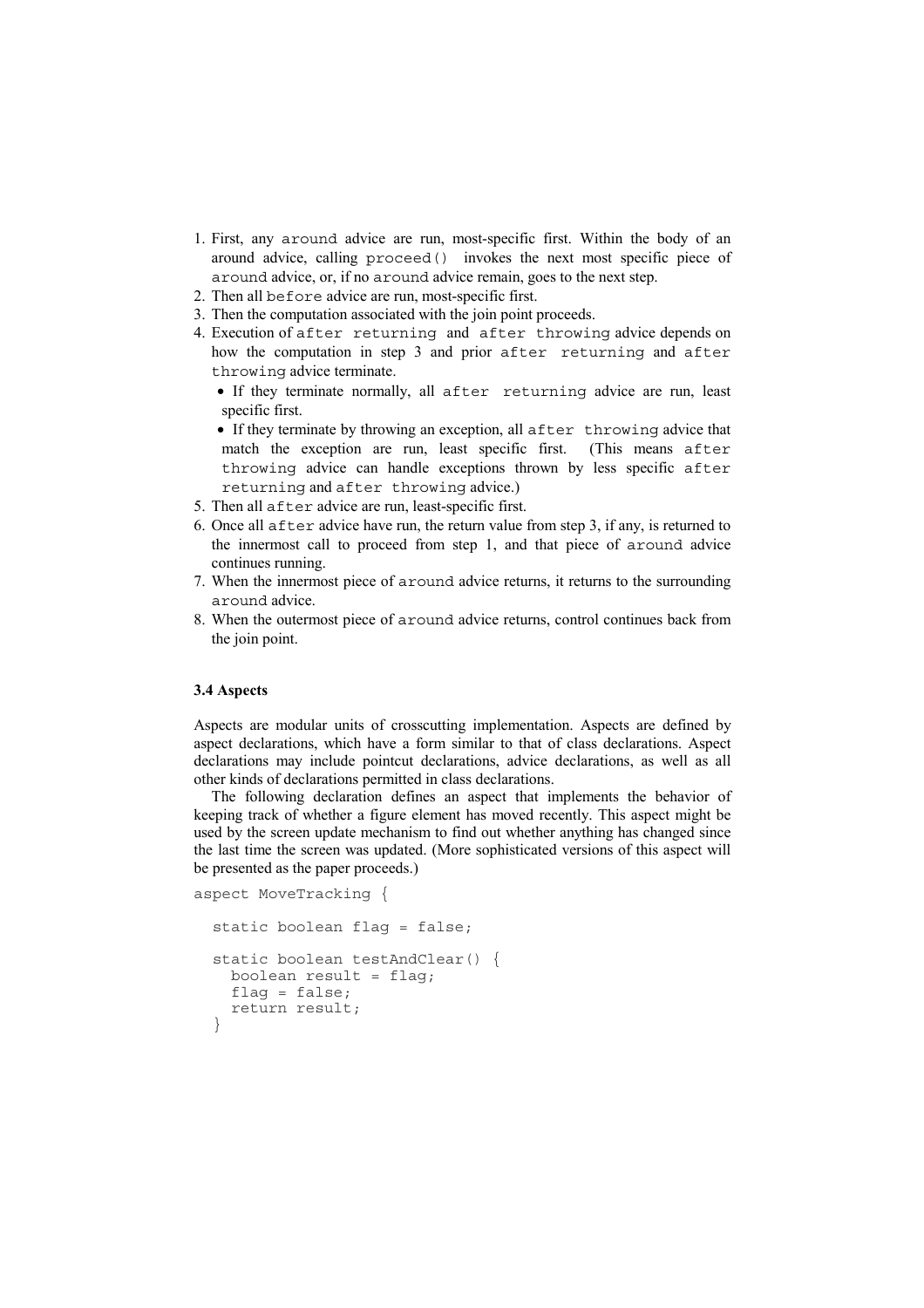```
pointcut moves():
  receptions(void FigureElement.incrXY(int, int)) ||
  receptions(void Line.setP1(Point)) ||
  receptions(void Line.setP2(Point)) ||
  receptions(void Point.setX(int)) ||
  receptions(void Point.setY(int));
after(): moves()flag = true;}
```
Advice of an aspect are similar to methods in that they have access to all members of the class. So in this case the after advice can reference the static variable flag.

## **Aspect Instances**

}

In AspectJ, the default behavior of non-abstract aspects is to have a single instance. Advice run in the context of this instance. The aspect declaration accepts a modifier, called 'of' that provides other kinds of aspect instance behavior. Discussion of this functionality is outside the scope of this paper.

## **3.5 Aspect Precedence**

In general, more than one piece of advice may apply at a join point. The different advice can come from different aspects or even the same aspect. The relative order in which such advice executes is well defined. The ordering is based on the fact that aspects are the primary units of crosscutting functionality. So advice ordering, or specificity, is resolved with respect to the relative precedence of the aspects in which the advice is defined.

For two pieces of advice,  $a_1$  and  $a_2$ , defined in aspects  $A_1$  and  $A_2$  respectively, the relative specificity is determined as follows:

- If  $A_1$  and  $A_2$  are the same, whichever piece of advice appears first in that aspect declaration's body is more specific. This rule exists because one aspect may need to define multiple advice that apply at the same join point. This commonly happens when there are matching before and after advice, but it can also happen with two pieces of advice of the same kind.
- If  $A_1$  directly or indirectly extends  $A_2$ , then  $a_1$  is more specific than  $a_2$ . This rule is a natural extension of method overriding rules in OO languages. It supports the common case where the related advice are defined in aspects that naturally exist in an extends relationship. (Section 3.8 discusses aspect inheritance and overriding in more detail.)
- If the declaration of  $A_1$  includes a dominates modifier that mentions  $A_2$ , then  $a_1$ is more specific than  $a_2$ . This rule exists because, in some cases, the programmer needs to control precedence between aspects that do not exist in an extends relationship.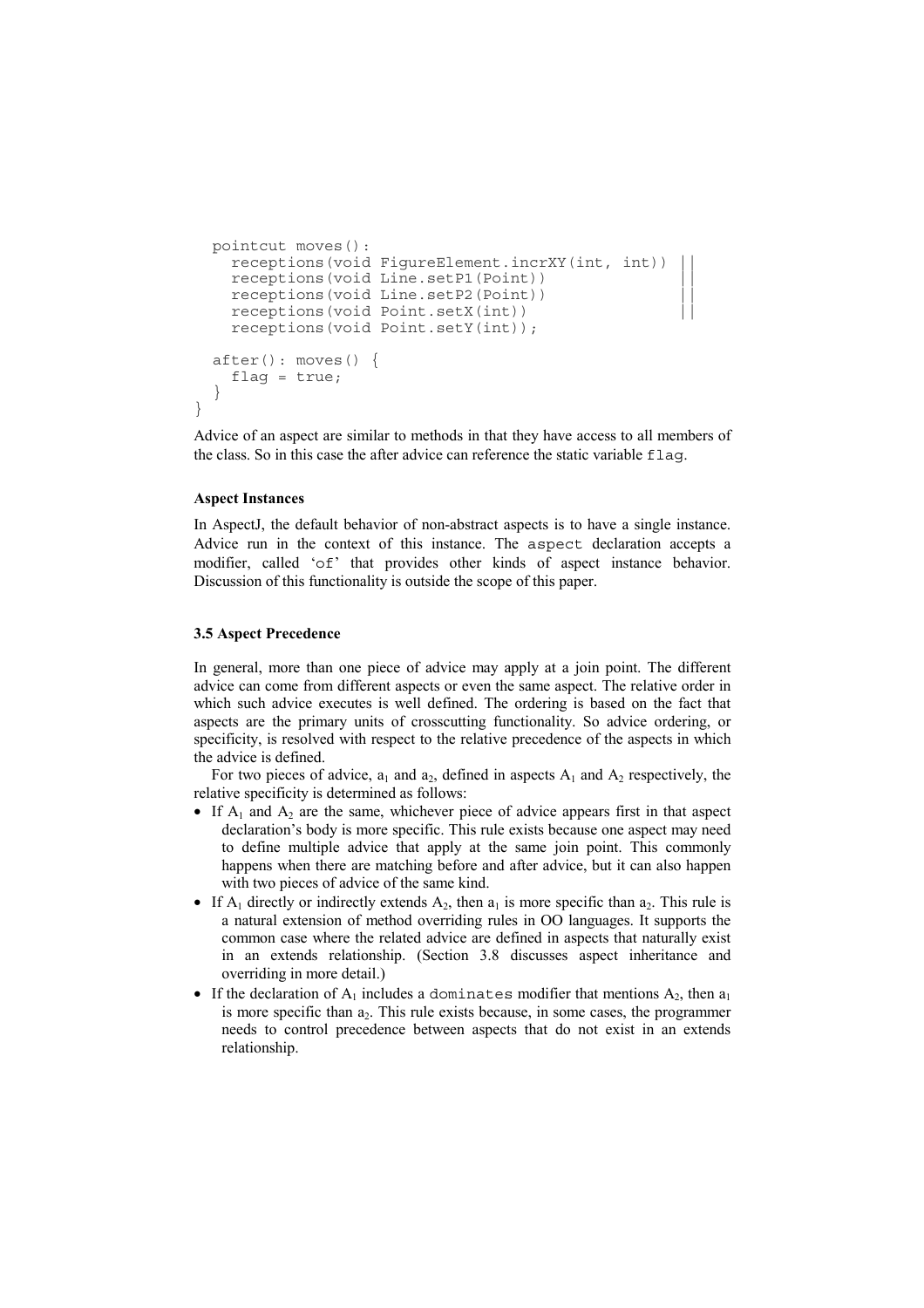• In all other cases the relative specificity between  $a_1$  and  $a_2$  is undefined. This is the most common case – two conceptually and semantically independent aspects define advice that apply at the same join point – and the programmer does not need to control the relative ordering of such advice.

The following mobility aspect is an example of the use of the dominates modifier. This simple aspect implements a global flag that freezes all figure elements so that they cannot move. The aspect works by checking the flag before any move operation, and simply doing a "quiet abort" of the operation if moves are disabled.

```
aspect Mobility dominates MoveTracking {
 private static boolean enableMoves = true;
  static void enableMoves() { enableMoves = true;
  static void disableMoves() \hat{\xi} enableMoves = false; \hat{\xi}around() returns void: MoveTracking.moves() {
    if ( enableMoves ) {
      proceed();
    }
  }
}
```
It would not make sense for this aspect to extend MoveTracking, because it doesn't define a more specialized version of the move tracking functionality. But it is essential that it have precedence over MoveTracking, so that it can abort a move before it gets registered. Note that the code for this aspect shows that one aspect can refer to a pointcut defined in another aspect in the same way that static fields are referred to in Java.

# **3.6 Pointcut Parameters**

In many cases it is useful for advice to have access to certain values that are in the execution context of the join points. For example, a more sophisticated version of the move tracking aspect might record the specific figure elements that have moved recently rather than just a single bit saying that some figure element has moved recently.

AspectJ provides a parameter mechanism that makes it possible for advice to see a subset of the values in the execution context of join points. This mechanism operates in both advice and pointcut declarations. In advice declarations values can be passed from the pointcut designator to the advice. In pointcut declarations values can be passed from the constituent pointcut designators to the user-defined pointcut designator. In both cases, the flow of values is from the right of the ':' to the left. The net effect is that values made available by primitive pointcut designators can be used in the body of advice.

For example, the following piece of advice has access to both the object receiving the method call and the argument to that call: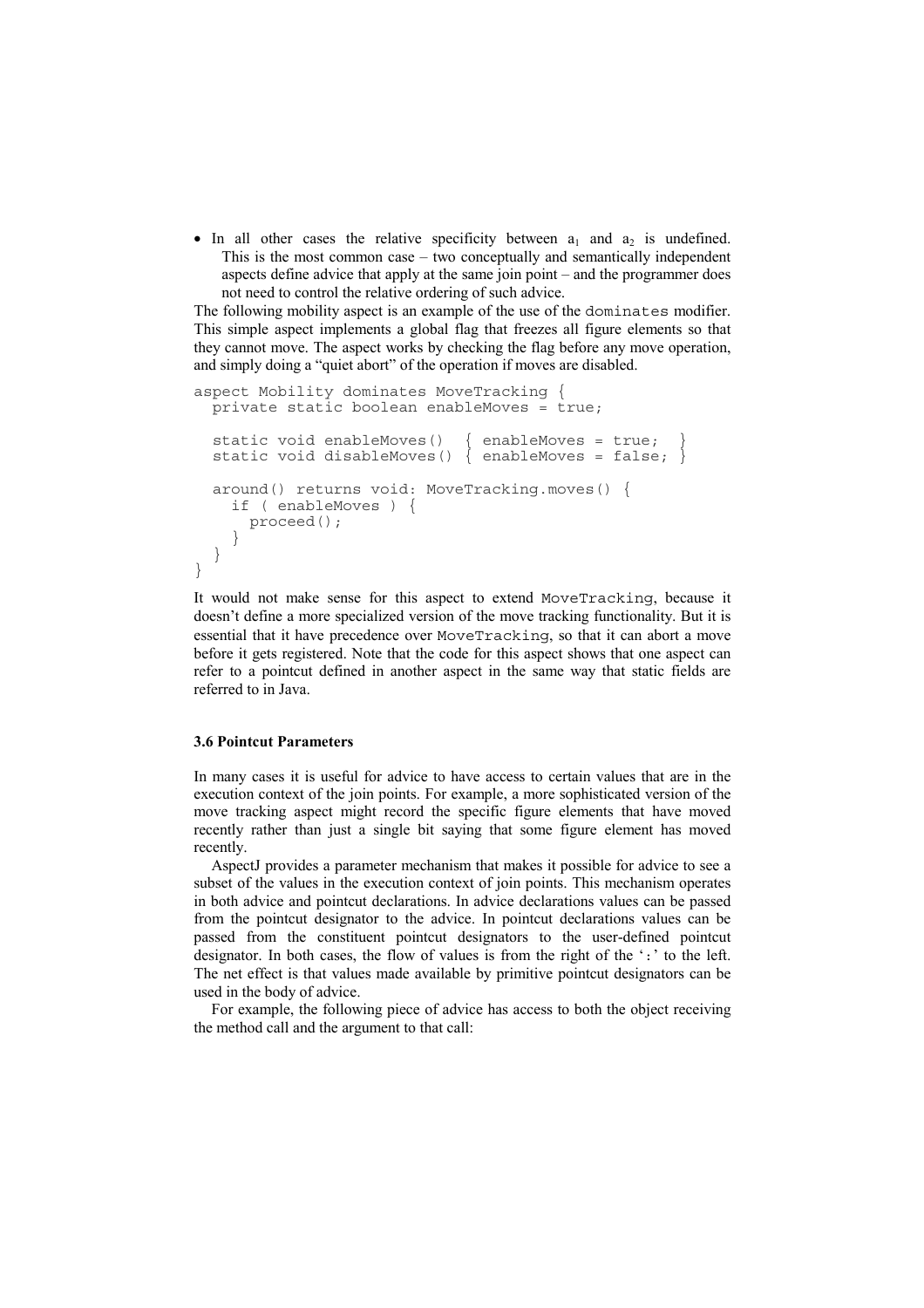```
before(Point p, int nval):
    receptions(void p.setX(nval)) {
  System.out.println("x value of " + p +" will be set to '' + nval + ".';
}
```
The parameter mechanism uses a combination of positional and by-name matching. The list of parameters to the left of the ': ' declares that this piece of advice has two parameters, of type Point and int, named p and nval respectively. Then, to the right of the colon, those two parameter names can be used in the same position that a type name would normally appear to say that the parameter should get the corresponding value. So, the p and  $nval$  in p. setX( $nval$ ) mean that the effective signature is  $Point.setX(int)$ , and that p should get the object receiving the call, and nval should get the value of the first argument to the call.

Definition and use of parameters works in a similar way in user-defined pointcuts. In this code

```
pointcut incrXYs(FigureElement fe):
    receptions(void fe.incrXY(int, int));
after(FigureElement figElt): incrXYs(figElt) {
    <'figElt' is bound to the figure element here>
}
```
the pointcut declaration says that incrXYs(FigureElement) exposes a single parameter, of type FigureElement, and that it is the receiver of the incrXY method call. The advice declaration says that figElt should be bound to the first parameter of incrXYs, which is the figure element being moved. Note that the name of the parameter in the pointcut declaration does not have to be the same as within the advice declaration.

Values can be exposed from other primitive pointcut designators as well. A common case is to use instanceof with a parameter to provide access to the object making a call, as follows:

```
pointcut gets(Object caller):
    instanceof(caller) &&
    (calls(int Point.getX()) ||
     calls(int Point.getY()) ||
     calls(Point Line.getP1()) ||
     calls(Point Line.getP2()));
```
The primitive pointcut designators expose values as suggested by the naming convention in Table 2. The RecvrTypeName position in method signatures exposes the object receiving the method call and so on.

# **Static Typing of Receiver**

In a *highly polymorphic* pointcut designator like moves, there is no common super type that accepts all of the method calls in the pointcut (i.e. there is no type that accepts all of incrXY, setP1, setP2, setX and setY). That means it isn't possible to write moves to expose the figure element that is moving by simply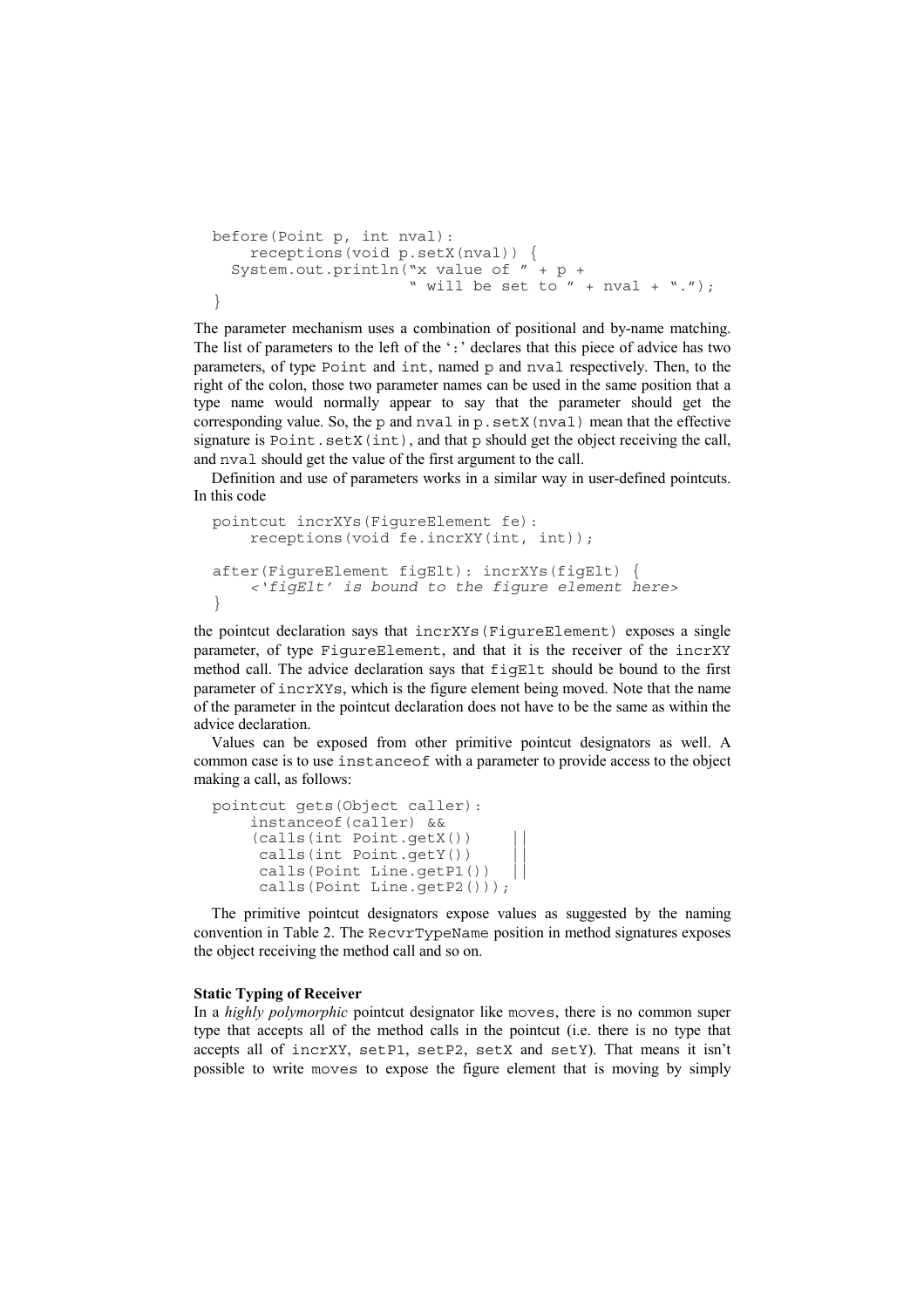plugging a common parameter into the receiver position of each receptions. One cannot write something like:

```
pointcut moves(FigureElement fe):
    receptions(void fe.incrXY(int, int)) ||
    receptions(void fe.setP1(Point)) ||
    receptions(void fe.setP2(Point)) ||
    ...
```
because setP1 is not defined on FigureElement. Instead, the object receiving the calls must be picked up using instanceof as follows:

```
pointcut moves(FigureElement fe):
    instanceof(fe) &&
    (receptions(void FigureElement.incrXY(int, int)) ||
     receptions(void Line.setP1(Point)) ||
     receptions(void Line.setP2(Point)) ||
     receptions(void Point.setX(int)) ||
     receptions(void Point.setY(int)));
```
#### **Access to Return Values**

In some cases, after returning advice may want to access the value being returned through the join point. This is done with special syntax, to make it clear that the return value is only present in after returning advice:

```
after(Point p) returning (int x):
   receptions(int p.getX()) {
  System.out.println(p + " returned " +
                     x + " from getX().";
}
```
#### **Parameters and proceed**

Within an around advice that has parameters, proceed accepts parameters with the same signature as the around advice itself. Calling proceed with different actual values for those parameters will cause all remaining advice and the rest of the computation to see the new values. This can be used to implement advice that does pre-processing on the values as follows:

```
around(int nv) returns void:
    receptions(void Point.setX(nv)) ||
    receptions(void Point.setY(nv)) {
 proceed(Math.max(0, nv));
}
```
The effect of this advice is to ensure that any method call to change the x or y coordinate of a point has its parameter clipped to greater than zero before the change proceeds.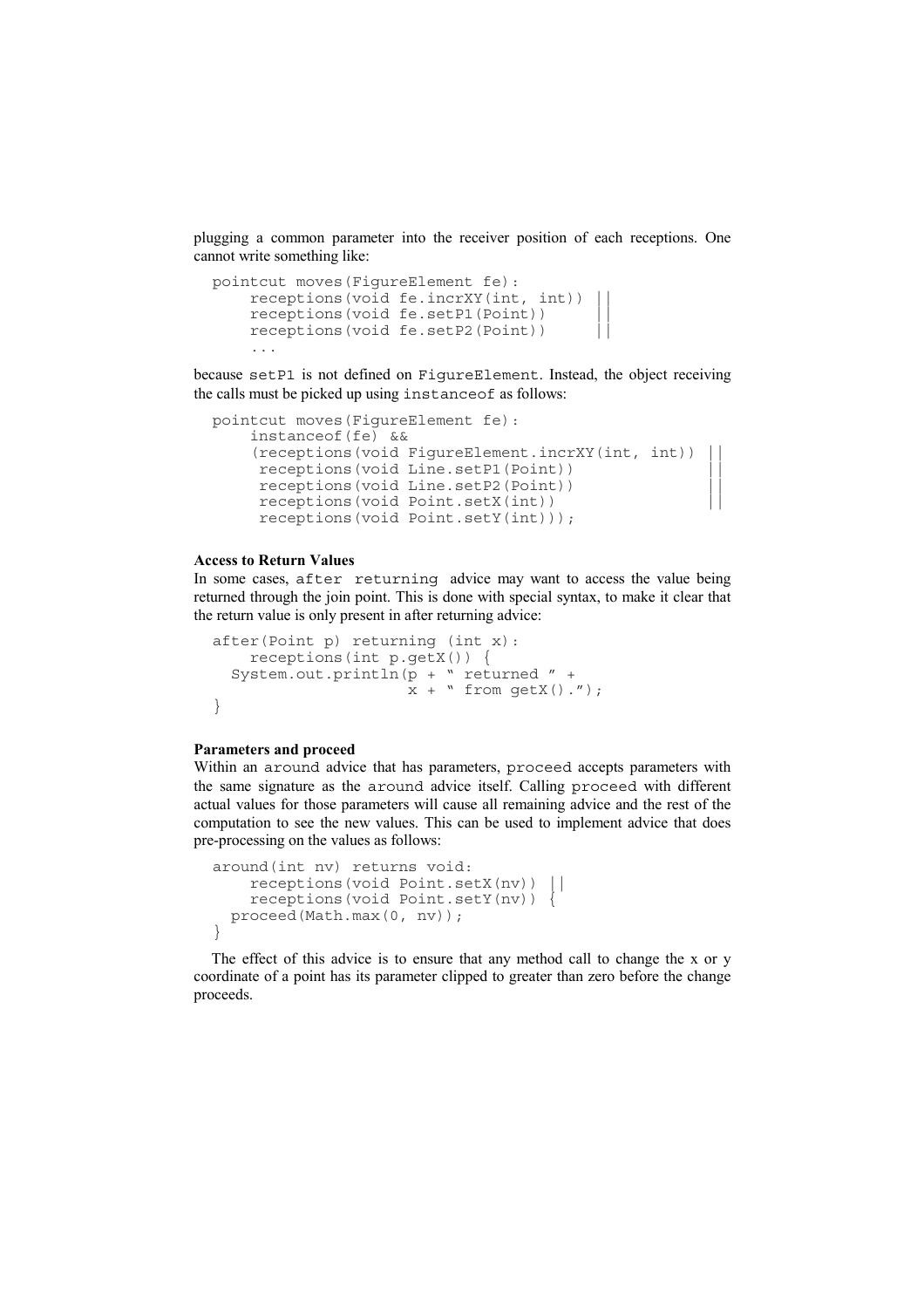### **3.7 Reflective Access to Join Point**

To make certain kinds of advice easier to write, AspectJ provides simple reflective access to information about the current join point. Within the body of an advice declaration, the special variable thisJoinPoint is bound to an object representing the current join point. The join point object provides information common to all join points, such as what kind of join point it is and the signature of the surrounding method. It also provides information specific to each kind of join point, i.e. a field reference join point provides access to the field signature.

## **3.8 Inheritance and Overriding of Advice and Pointcuts**

To support aspect-libraries, AspectJ provides a simple mechanism of pointcut overriding and advice inheritance. To use this mechanism a programmer defines an *abstract aspect*, with one or more *abstract pointcuts*, and with advice on the pointcut(s). This, then, is a kind of library aspect that can be parameterized by aspects that extend it. For example, the following defines a simple library of tracing functionality.

```
abstract aspect SimpleTracing {
 abstract pointcut tracePoints();
 before(): tracePoints() {
   printMessage("Entering", thisJoinPoint);
  }
 after(): tracePoints() {
   printMessage("Exiting", thisJoinPoint);
 }
 void printMessage(String when, JoinPoint tjp) {
    code to print an informative message
    using information from the join point
  }
}
```
Using the library aspect in a specific situation just requires extending the aspect and supplying a concrete definition for the abstract pointcut.

```
aspect IncrXYTracing extends SimpleTracing {
 pointcut tracePoints():
     receptions(void FigureElement.incrXY(int, int));
```
}

Making the abstract pointcut concrete in the sub-aspect has the effect of inheriting the advice declaration from the super-aspect into the sub-aspect. If the sub-aspect includes a dominates modifier, that modifier affects the precedence of the inherited advice.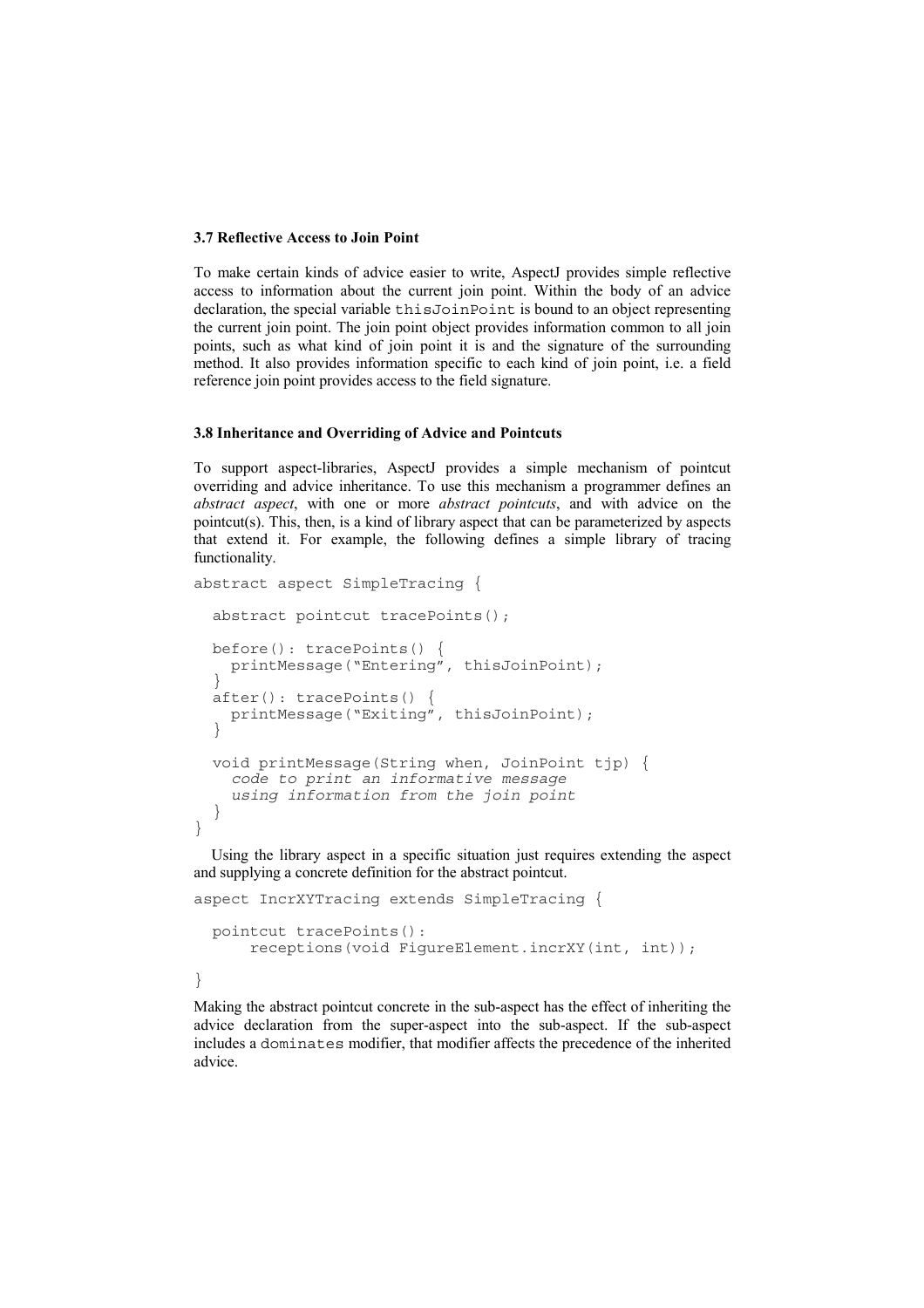### **3.9 Property-Based Crosscutting**

The pointcuts presented above are all defined in terms of an explicit enumeration of method signatures. Although this is appropriate in many cases, we have found that it is useful to be able to define a pointcut by means of certain other properties of join points. To enable such property-based crosscutting, AspectJ includes two kinds of features, wildcarding in pointcut designators and control-flow based pointcut designators.

**Wildcarding in Pointcut Designators.** AspectJ includes a very simple wildcarding mechanism in pointcut designators. Examples of what this mechanism allows the programmer to say are:

- receptions(\* Point.\*(..)) matches receptions of calls to any method defined on the class Point (i.e. incrXY(int, int), getX(), getY(), setX(int), setY(int)).6
- receptions(Point.new(..)) matches receptions of calls to any constructor for an object of type Point (i.e. the Point(int, int) constructor).
- receptions(public \* com.xerox.scanner.\*.\*(..)) matches receptions of calls to any public method defined on any type in the com.xerox.scanner package.
- receptions(\* Point.get\*()) matches receptions of calls to any method defined on Point for which the the id starts with get and which accepts zero arguments – i.e. the nullary getters get  $X()$ and getY()

**Control-Flow Based Crosscutting.** AspectJ also includes two primitive pointcut designators that allow picking out join points based on whether they are in a particular control-flow relationship with other join points. In order to do this, these designators differ from others in that they accept pointcut designators as parameters.

The cflow(*pcd*) pointcut designator matches all join points that are strictly within the dynamic extent of the join points matched by *pcd*. The points matched by *pcd* itself are not matched by cflow(*pcd*). A canonical use of cflow is to distinguish between top-level versus recursive calls of a method. So, for example,

```
pointcut moves(FigureElement fe): <as above>;
pointcut topLevelMoves(FigureElement fe):
    moves(fe) && !cflow(moves(FigureElement));
```
l

<sup>6</sup> This will also match calls to methods defined in the class Object. If the programmer explicitly wants to exclude these they could write: receptions(\* Point.\*(..)) && !receptions(\* Object.\*(..)).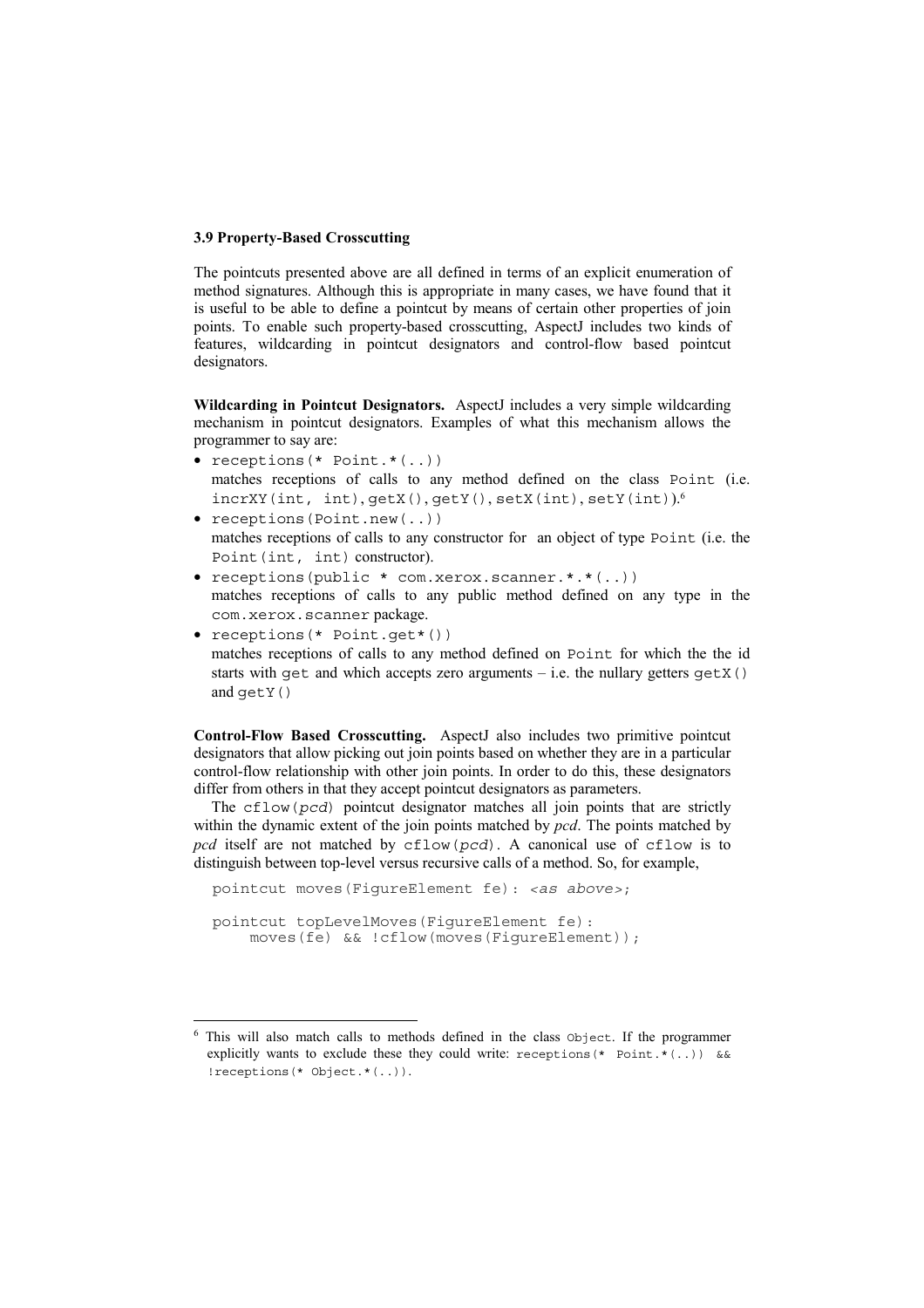The definition of topLevelMoves reads as any join point matched by moves, but not within the control flow of moves. In other words, if the move operation invokes another move operation recursively, that recursive operation will not be matched.

# **4 Implementation**

This section briefly outlines the current language implementation.

The main work of any AOP language implementation is to ensure that aspect and non-aspect code run together in a properly coordinated fashion. This coordination process is called *aspect weaving* and involves making sure that applicable advice runs at the appropriate join points. As is the case with most other language features, aspect weaving can be done by a special pre-processor [7], during compilation, by a postcompile processor [14], at load time, as part of the virtual machine, using residual runtime instructions, or using some combination of these approaches.

The AspectJ language design strives to be silent on the issue of when aspect weaving should be done. We provide a compiler-based implementation of the language that does almost all weaving work at compile-time. This exposes as many programming errors as possible at compile time and avoids unnecessary runtime overhead. Certain special cases of advice involve residual dispatch overhead at runtime.

The compiler uses a pay-as-you-go implementation strategy. Any parts of the program that are unaffected by advice are compiled just as they would be by a standard Java compiler.

The compiler transforms the source program in three ways: the body of every advice declaration is compiled into a standard method, parts of the program where advice applies are transformed to insert static points corresponding to the dynamic join points, and code to implement any residual dynamic dispatch is inserted at those static points.

#### **4.1 Compilation of Advice Bodies**

Every before or after advice body is compiled into a standard method and the advice is run by a call to the method from appropriate points in the code. This potentially means that the use of advice will add the overhead of a single method-call. But, these methods are always either static or final, so they can easily be inlined by most JVMs [11]. This means there should generally be no observable performance overhead from these additional method calls.

An around advice body is compiled into one method body for each corresponding static point in the code. This allows us to pass the needed state for the around efficiently on the call-stack and to implement the proceed statement without needing to use Java's reflection mechanisms. This implementation strategy trades an increase in bytecode size for significantly reduced runtime overhead.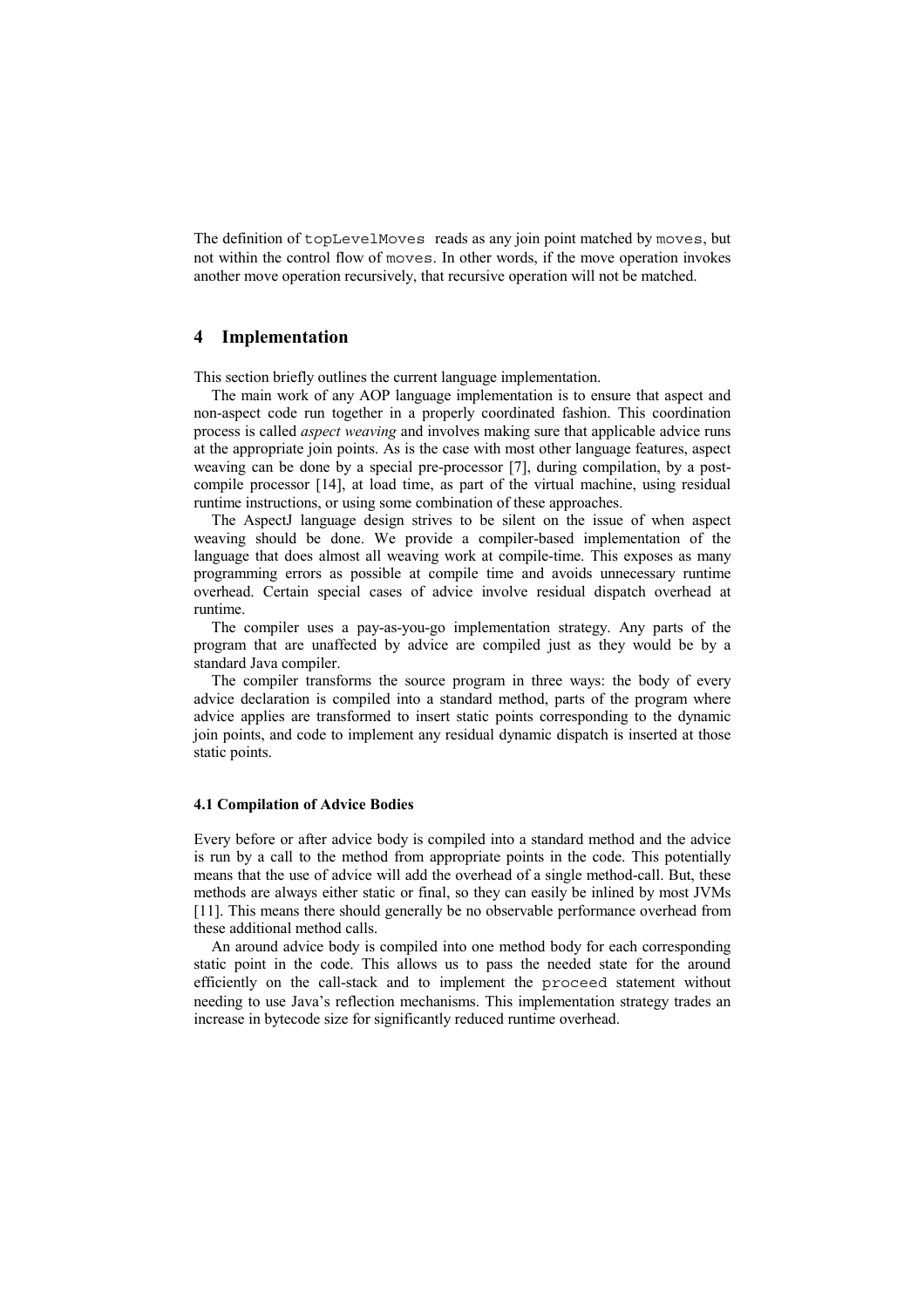## **4.2 Corresponding Method**

The compiler transforms the source program into a form in which there is an explicit *corresponding method* for each dynamic join point that might have advice at runtime. This transformation is only performed for join points that might have advice, not all join points. So, for example, in a program that has advice on the pointcut designated by gets(int Point.\_x), the compiler would transform references of the form p.\_x, where p is a Point, to Point.\$jp\$0\$(p), and add the following method to the class Point:

```
private static int $jp$0(Point obj) {
 return obj._x;
}
```
Once this corresponding method has been generated, before and after advice are implemented by making the corresponding method call the advice methods, as needed.

There are many cases, including this one, where the compiler will add additional method calls in order to create corresponding methods. This happens for method call, method call reception and field access join points. Extra method calls are also added as part of the implementation strategy for around advice. The overhead of these methods is small in any JVM, and again since they are all static or final, they will be optimized away by good JVMs. We expect a future version of the AspectJ compiler to provide optimizing modes that will eliminate some of these minor overheads.

## **4.3 Dynamic Dispatch**

The use of certain pointcut designators, like cflow, callsto, and instanceof, can require a run-time test to determine whether a particular corresponding method actually matches a particular join point designator. In such cases, the corresponding method includes residual testing code that guards the execution of the advice. This overhead is relatively small.

# **5 Tool Support**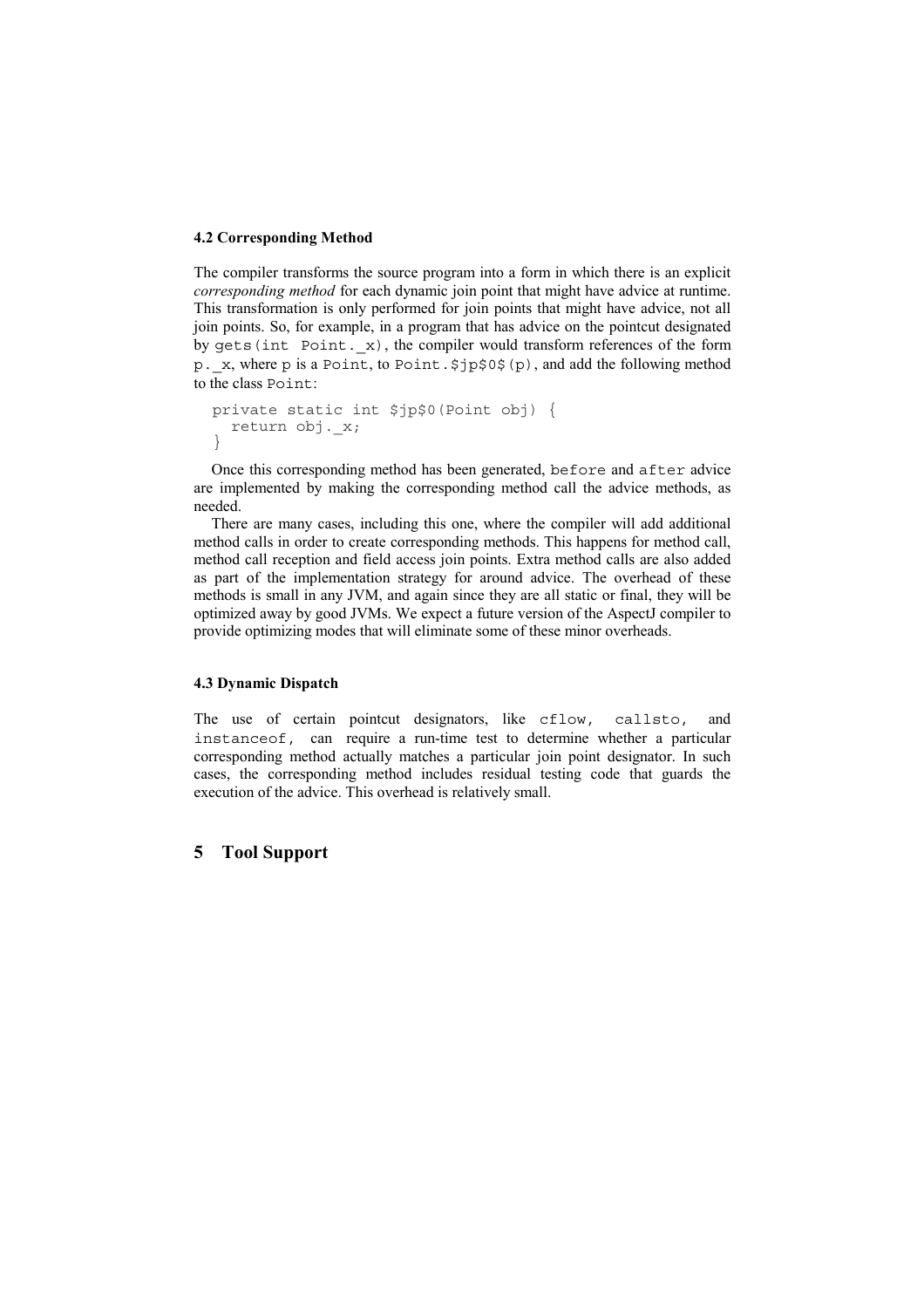| <b>A</b> Aspect J Structure View $\boxed{\square}$ $\boxed{\square}$<br>⇔ ⇔<br>Point.java<br>⊟… ⊜ Point | <b>4</b> JBuilder 4 - X:/demo/FigureEditor/Point.java<br>File Edit Search View Project Run Wizards Tools Help AJDE | $  $ $\Box$ $\times$ $ $ |
|---------------------------------------------------------------------------------------------------------|--------------------------------------------------------------------------------------------------------------------|--------------------------|
| ⊱— ¤⊉⊳ x<br>⊢Q⊢v<br>$\longmapsto$ new(int, int)<br>$\rightarrow$ qetX0<br>i— ♦ aetY0<br>白… → setX(int)  | class Point implements FigureElement {<br>private int $x, y$ ;                                                     |                          |
|                                                                                                         | <b>public</b> Point(int $x$ , int $y$ ) {<br>$X = X;$<br>$Y = Y$                                                   | Ġ                        |
| ं MoveTracking: after ()<br>ं— ‱े Mobility: around()<br>由… → setY(int)<br>È— → incrXY(int, int)         | <b>public int</b> $getX()$ { $return x;$ }<br><b>public int</b> $qetY()$ { <b>return</b> $y;$ }                    | 目                        |
|                                                                                                         | <b>public void setX(int x)</b> { $x = x$ ; }<br><b>public void setY(int y)</b> { $y = y$ ; }                       |                          |

**Fig. 3.** A portion of the screen when using the AJDE extension to JBuilder 4. The main window on the right shows the code for the class Point. The structure view on the left shows the class Point, and shows that setX, setY and incrXY are all crosscut by advice; setX is further expanded to show what advice crosscuts it. The user can click on the advice to jump there.

In object-oriented programming, development tools typically allow the programmer to easily browse the class structure of their programs. Such support enables the programmer to see the inheritance and overriding structure in their program, as well as seeing compact representations of the contents of individual classes [13, 18, 23].

For AspectJ, we are developing analogous support for browsing aspect structure. This enables the programmer to see the crosscutting structure in their programs. It works by showing a bi-directional coupling between aspects (and their advice), and the classes (and their members) that the advice affect. Figure 3 shows one of the extensions we have made to JBuilder 4. This extension to the structure view tool allows the programmer to easily see a summary of all the crosscutting affecting the class Point. If the structure view window is focused on an aspect, it will show all the targets of that aspect's advice.

A second kind of environment extension provides a more light-weight reminder of the aspect structure. This extension works by annotating the source code, as seen in the editor, with an indication of whether aspects crosscut that code. Figure 4 shows how we have extended emacs with this functionality. The automatically generated annotations name the aspects that crosscut the method. A keystroke command can be used to pop up a menu of the advice, choose one, and jump to it.

We currently support AspectJ-aware extensions to emacs, JBuilder and Forte for Java. Additional tool support includes debugger extensions to understand that advice, display it correctly on the stack etc., as well as extensions to Javadoc [17] to make it understand crosscutting structure and generate appropriate hyper-links etc.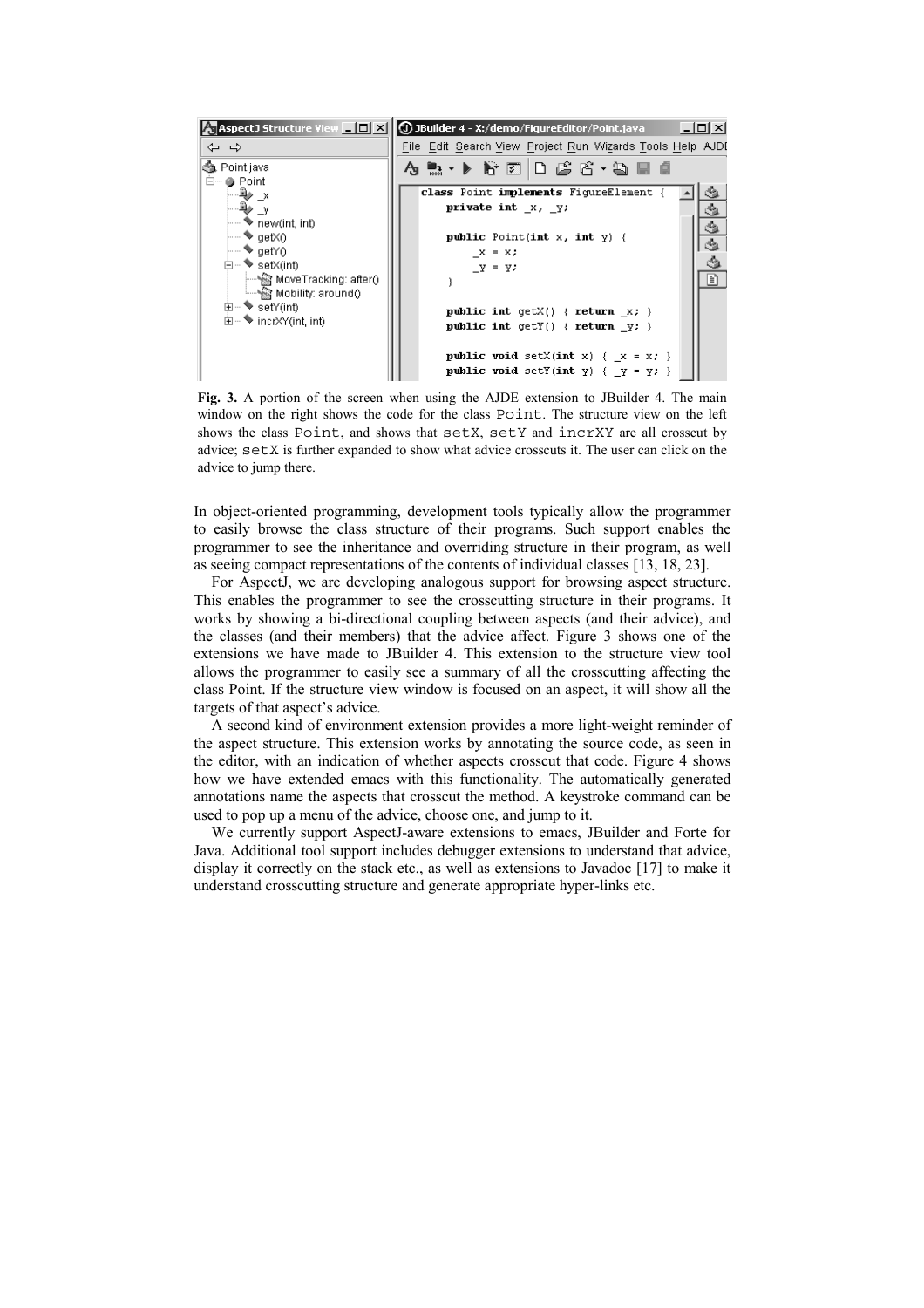```
<sup>n</sup>emacs@SILVER
                                                                                        -|\Box| \times|
Buffers Files Tools Edit Search Mule Classes JDE Aspectj Java Help
class Point implements FigureElement {
  private int _x, _y:
  public Point(int x, int y) {
     \mathbf{x} = \mathbf{x}_<br>_y = y;
  public int getX() { return x; }
  public int getY() { return y; }
  public void setX(int x) { \begin{array}{l} x = x; \\ y = y; \end{array} [MoveTracking, Mobility]<br>public void setY(int y) { \begin{array}{l} y = y; \\ y = y; \end{array} [MoveTracking, Mobility]
  public void incrXY(int dx, int dy) { [MoveTracking, Mobility]
     setX(getX() + dx);setY(getY() + dy);D
          Point.iava
                                     (JDE AspectJ)
```
**Fig. 4.** A portion of the screen when using the AspectJ-aware extension to emacs. The text in [Square Brackets] following the method declarations is automatically generated, and serves to remind the programmer of the aspects that crosscut the method.

All of these extensions work by consulting a database that is maintained by the compiler. Once the API stabilizes, we intend to make it public so that others can develop tools that use it as well.

# **6 Understanding Crosscutting Structure**

One of the most important questions we must answer is how easy is it to program with AspectJ. In particular, is crosscutting structure, implemented with AspectJ, something that appears easy to understand and work with? We do not yet have enough experience to say for sure, but our experience to date suggests that the answer is yes.

# **6.1 Modular, Concise and Explicit**

Consider the following simple aspect, which is not part of the figure editor example. This aspect implements a simple error logging functionality, in which every public method defined on any type in the com.xerox.printers package logs any errors it throws back to its caller.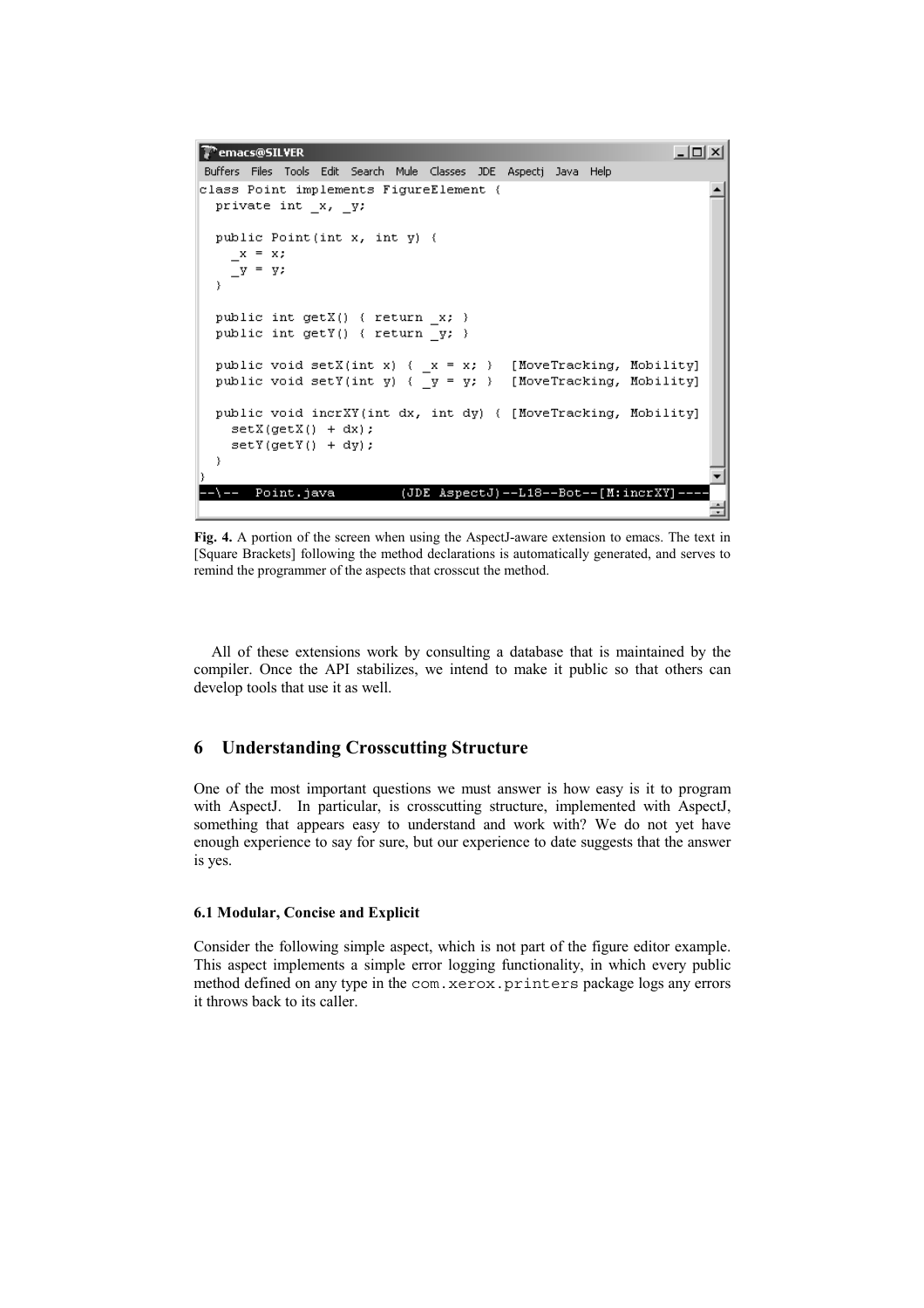```
aspect SimpleErrorLogging {
 Log log = new Log():
 pointcut publicEntries():
      receptions(public * com.xerox.printers.*.*(..));
 after() throwing (Error e): publicEntries() {
    log.write(e);
  }
```
}This aspect appears to be better than the plain Java implementation of the same functionality in several ways:

- The aspect is *more modular*. In the ordinary Java implementation, code for this aspect would be spread across every public method.
- The aspect is *more concise*. In the plain Java version something like six lines of code would be added to each public method to wrap the body in a "try… catch…" statement.
- The aspect is *more explicit*. In this code, the *structural invariant* underlying the crosscutting is clear. A quick look at the code is all it takes to understand that all the public methods defined in the com.xerox.printers package should do error logging.

Consider a program maintenance scenario in which a programmer must work with a system with this kind of functionality. In the plain Java implementation, the programmer would discover the logging code one method at a time. After seeing several such methods the programmer might guess that logging was being done by all public methods of that class or perhaps even the package. But they would have to make careful use of a tool like grep to be sure. And of course they might not even make this guess.

In the AspectJ implementation, every public method would carry an annotation, similar to that in Figures 3 and 4, so that when the programmer look at the first public method they would see an annotation, something like that in Figures 3 and 4, which would tell them that the method was crosscut by the SimpleErrorLogging aspect. They could quickly go to the aspect, read the ten lines of code, and understand the intent of the code. The structural invariant underlying the functionality – that all public methods must log – would be clear and enforced.

Aspects that use explicit enumeration of method signatures can also be more modular, concise and explicit than their plain Java counterparts. Consider the now familiar moves pointcut:

```
pointcut moves(FigureElement fe):
    instanceof(fe) &&
    (receptions(void FigureElement.incrXY(int, int)) ||
     receptions(void Line.setP1(Point)) ||
     receptions(void Line.setP2(Point)) ||
     receptions(void Point.setX(int)) ||
     receptions(void Point.setY(int)));
```
Even though this pointcut is enumeration rather than property-based, putting the complete set of method signatures in a single place makes the crosscutting structure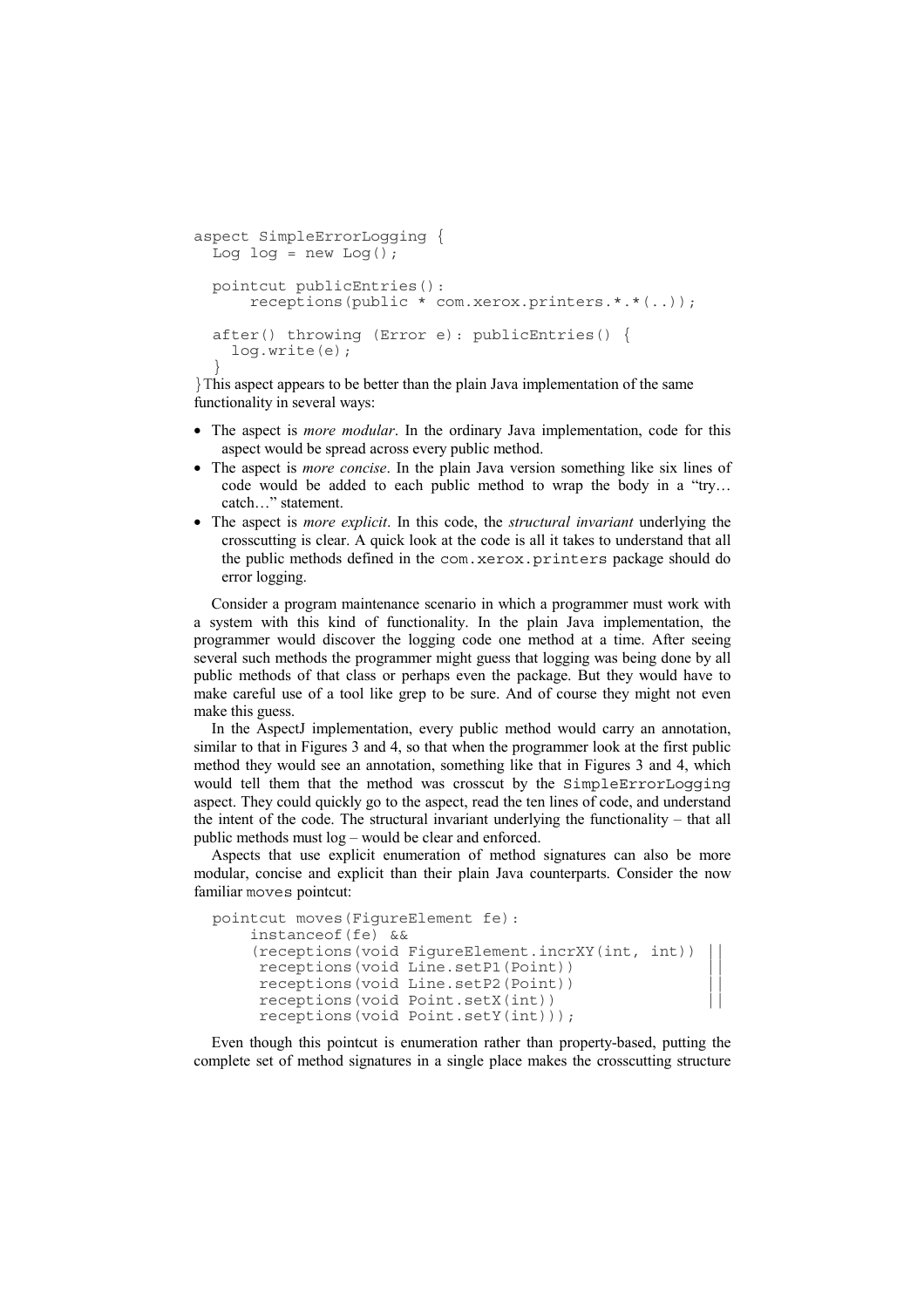explicit and clear. When reading the MoveTracking aspect it is easy to tell what invariant it preserves – whenever something moves it records that fact. Writing the Mobility aspect in terms of MoveTracking.moves, makes it clear that multiple aspects of the implementation crosscut all the move operations. The IDE support ensures that when we happen to be looking at the setX method for Point, we see that Mobility and MoveTracking crosscut there. Navigating to either aspect will show their structure and the fact that Mobility is defined in terms of MoveTracking.

This clarity is preserved when enumeration-based crosscutting is used together with property-based crosscutting. This is evident in the topLevelMoves pointcut.

```
pointcut topLevelMoves(FigureElement fe):
    moves(fe) && !cflow(moves(FigureElement));
```
Our experience is that the cflow pointcut designator takes only a short while for people learning AspectJ to learn, and once they do so, they find it quite easy to understand this code. It is certainly much easier than to understand what is going on from the middle of the classic tangled implementation of this functionality.

Clear explicit crosscutting structure can come from the way multiple advice declarations interact as well. In the SimpleTracing aspect of Section 3.8, there are two advice declarations:

```
before(): tracePoints() {
 printMessage("Entering", thisJoinPoint);
}
after(): tracePoints() {
 printMessage("Exiting", thisJoinPoint);
}
```
Even without knowing what join points tracePoints will match, we understand something important about the structure of this code – the entering and exiting messages happen in pairs, on the way into and back out of join points matched by tracePoints.

## **6.2 The Role of IDE Technology**

IDE technology plays an important role in these scenarios. In the course of preparing the paper we encountered a bug in which MoveTracking and Mobility had inconsistent moves pointcuts. The bug was immediately apparent, because the environment showed numerous methods tagged with the Mobility and MoveTracking aspects and one method tagged with just MoveTracking.

Because it is now standard practice for OO programmers to use some kind of IDE support and because it is so easy to incorporate AspectJ support into an IDE, we believe it is reasonable to expect programmers to have IDE support available for such scenarios.

The ability of the IDE to present the structure of the program depends on the degree to which the code declaratively captures that structure. OO IDEs do a good job of presenting inheritance structure because code in OO programming languages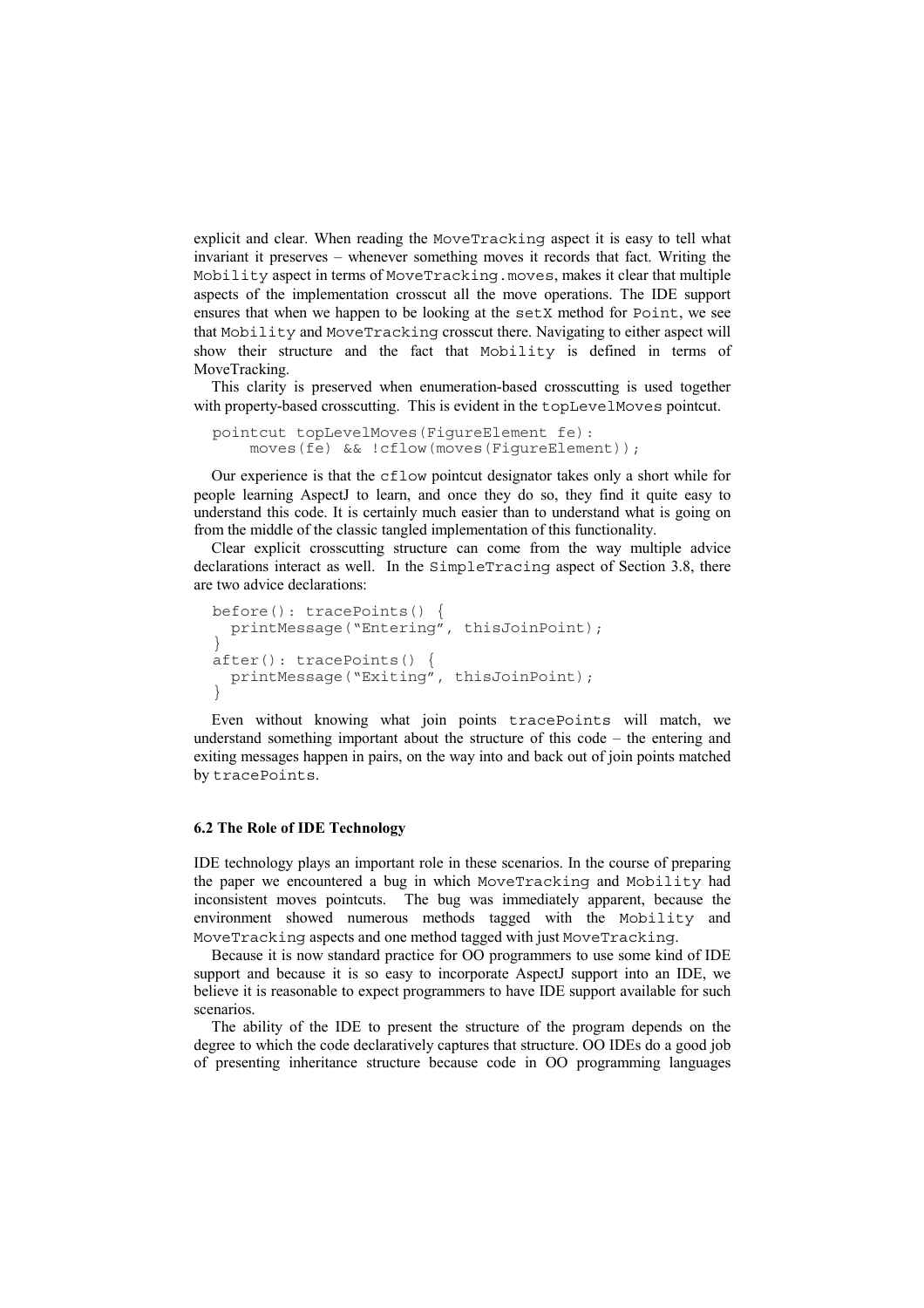captures inheritance explicitly. The AspectJ IDE support works well because code in AspectJ captures crosscutting explicitly.

# **7 Related Work**

In earlier work we proposed aspect-oriented programming [24] and presented three examples of domain-specific [1] AOP languages [5] that we had developed. AspectJ differs from those three systems in that it is a general-purpose language, it is integrated with Java, it has a dynamic join point model, and we are developing a full compiler, rather than just a pre-processor.

## **7.1 Other Work in AOP**

Adaptive Programming [27] provides a special-purpose declarative language for writing class structure traversal specifications. Using this language prevents knowledge of the complete class structure from becoming tangled throughout the code. Adaptive Components [36] build on adaptive programming by using similar graph-language techniques to allow flexible linking of aspectual components and classes. This makes aspectual components reusable. AspectJ supports reusable aspects using the pointcut-overriding and advice-inheritance mechanism, neither of which requires a special graph language.

Composition Filters [28] wrap objects inside of filters that operate on the messages the objects receive. The filters have crosscutting access to the messages received by an object. But attachment of filters to objects is done as part of class definitions, so composition filters are less well suited than AspectJ for crosscuts that involve more than one class.

De Volder has proposed a logic meta-programming (LMP) approach that can serve as kind of an AOP language toolkit [32, 33]. In this approach, the equivalent of our pointcut designators use logical queries to specify crosscuts. This approach can take advantage of unification to define parametric pointcut designators. It supports higherorder pointcut designators as well. We have considered extending AspectJ with this kind of power, but have decided not to do so, in order to keep the language simpler and easier for Java developers to learn quickly. We may re-consider this issue in release 2.0 or later; we believe the current pointcut designator syntax leaves us room to do so in an upward compatible way.

## **7.2 Multi-Dimensional Separation of Concerns**

Subject-oriented programming is a means for composing and integrating disparate class hierarchies (subjects), each of which might represent different concerns [9]. More recent work on multi-dimensional separation of concerns (MDSOC) [2, 19] is intended to separate concerns along multiple dimensions at once. Hyper/J [15] is a specific proposal for MDSOC. Hyper/J works by having the programmer write two kinds of meta-declarations: The first describes how to slice concerns out of a set of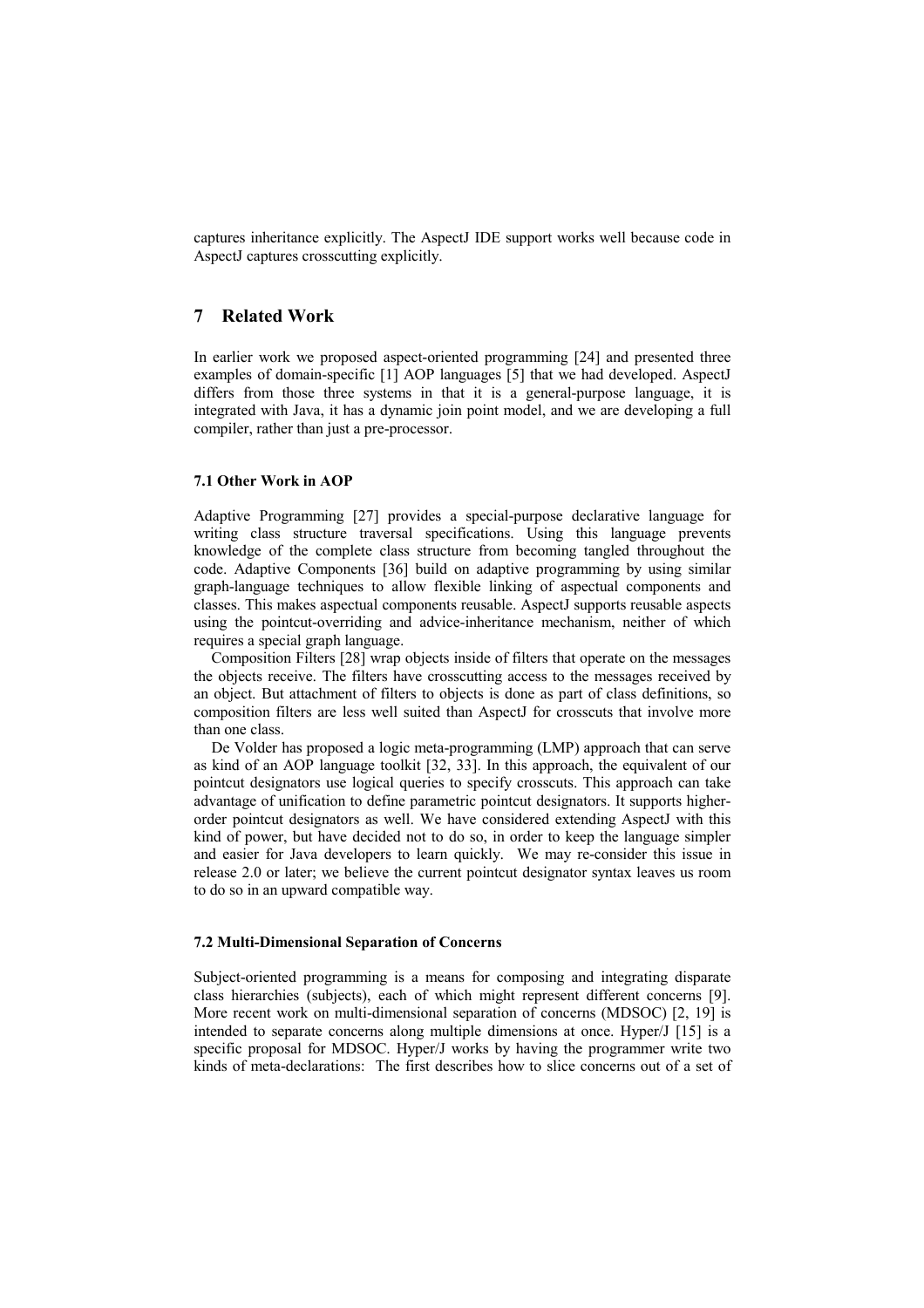classes; the second describes how to re-compose those concerns into a new program. Hyper/J has the potential to slice a concern out of code without re-factoring the classes. By comparison, in AspectJ the separation of crosscutting concerns is done in the original code, by writing it as an aspect. We believe re-factoring the code with an aspect will be easier to maintain than slicing concerns out, but it is too soon to know.

### **7.3 Reflection**

l

Computational reflection [19-22, 26, 38] enables crosscutting programs. For example, it is possible to write a small piece of meta-code that runs for all methods. Smalltalk-76 included meta-level functionality [12]. CommonLoops and 3-KRS proposed different meta-level architectures for OO languages [3] PCL provided the first efficient metaobject-protocol [25]. Much of the research in reflection has explored varying the meta-level architecture to support different kinds of crosscutting [2] and to achieve flexibility without sacrificing performance [34].

With the exception of reflective access to thisJoinPoint, AspectJ has been designed so that the semantics of advice is not a meta-programming nor a reflective semantics. In particular, AspectJ the identifiers in pointcut designators do not refer to program representation or interpreter state – they do not involve reification.

# **7.4 Object-Oriented Programming**

Flavors [35], New Flavors [37], CommonLoops [16] and CLOS [34] all support multiple-inheritance, declarative method combination and open classes. C++ supports multiple inheritance [35]. While AspectJ includes elements of these, AspectJ also provides more powerful and modular support for crosscutting than can be achieved with these features.

Declarative method combination, as in the CLOS line of languages, is not sufficient for AOP, because it lacks the pointcut mechanisms that enable crosscutting.

Ordinary multiple-inheritance (MI) is not sufficient for AOP for two reasons. First, a single aspect can include advice for all the different participants in a multi-class interaction. Using MI, a separate mixin-class must be defined for each participant class. Second, aspects work by *reverse-inheritance* – the aspect declares what classes it should affect rather than vice-versa. This means that adding or removing aspects from the system does not require editing affected class definitions.

Completely unstructured open classes, as in CLOS and its ancestors, enable some degree of crosscutting modularity, but they do so in a totally unstructured way. In AspectJ, classes and aspects are modular units, even if an aspect can crosscut classes.<sup>7</sup>

<sup>7</sup> Flavors, New Flavors and CLOS use the Common Lisp module system, called the package system. It is typically used in only very coarse-grained ways, certainly not at the level of single classes as in Java, and usually not even at the level of single packages in Java.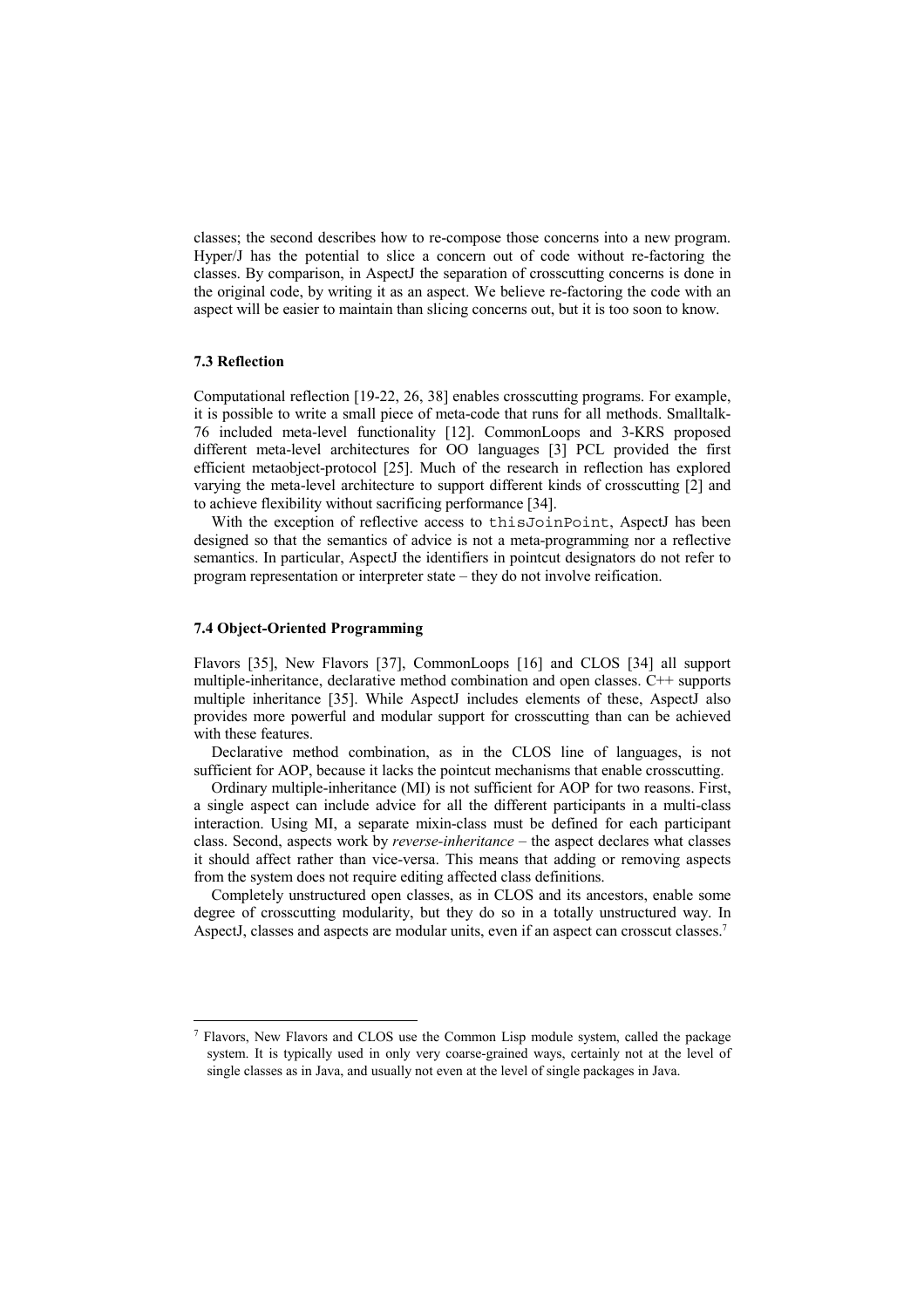## **7.5 Other Work**

Walker and Murphy have proposed a system based on implicit context that is also intended to improve separation of concerns [37]. Implicit context is similar to AspectJ in that the separation is made explicit in the source code. But it differs from AspectJ in that it provides reflective access to the entire call history of a system. Thus explicit context can reason about a wider dynamic context than is possible with cflow. AspectJ programmers could write aspects to manually gather call history information and thereby duplicate some explicit context functionality.

Implicit parameters provide dynamically scoped variables within a statically typed Hinley Milner framework [16]. Implicit parameters are lexically distinct from regular identifiers, and are bound by a special construct whose scope is dynamic, rather than static as with let. Implicit parameters have some of the power of using cflow to pass dynamic context. Implicit parameters are more powerful, in that the binding they create can be set from any reference site. But they do not have explicit crosscutting modularity support because references to the parameter are still spread throughout the code. Many implementations of Scheme provide the fluid-let construct that dynamically binds variables by side-effect, and then re-instates the previous binding after evaluation of the body is completed.

# **8 Future Work**

We plan to use AspectJ as the basis of an empirical assessment of aspect-oriented programming. We want to develop a real AOP user community, and work with them to understand the practical effects of AOP. Our main focus now is building up and supporting the user community. To enable this, we are focusing on fine-tuning the language design and improving the quality of the compiler, IDE extensions and documentation.

The compiler has three main limitations that we are currently working on: it uses javac as a back-end rather than generating class files directly; it requires access to all the source code for the system; and it performs a full recompilation whenever any part of the user program changes. We believe we know how to build an incremental compiler that will perform reasonably well on modestly large systems, but fast incremental compilation for a language like AspectJ is definitely an area for future research.

In the tools area, we plan to support more IDEs. We will also make a crosscutting structure browsing API that will allow others to develop tools that understand AspectJ code. Our existing navigation model doesn't capture the structure of cflow pointcuts as well as we would like, so this will also be an area for future work.

Beyond the 1.0 release we plan to explore new kinds of pointcut designators based on dataflow properties of the program. Our goal with this functionality, which we call dflow, is to be able to capture crosscuts such as the extent of a value and control boundary crossings.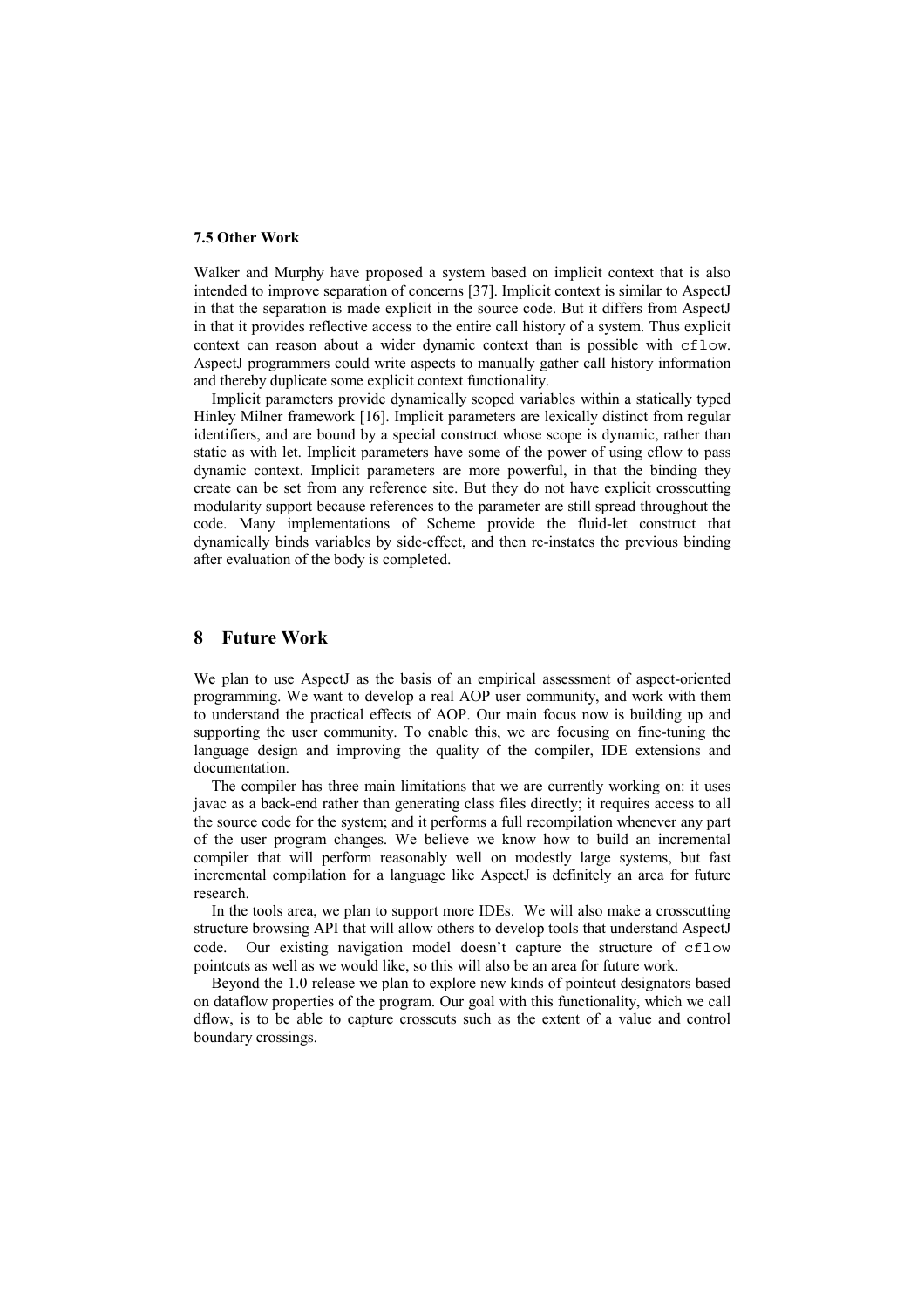# **9 Summary**

AspectJ is a seamless aspect-oriented extension to Java. Programming with AspectJ feels like a small extension of programming with Java. AspectJ programs are largely ordinary Java programs in which we use ordinary Java for class-like modularity, and use aspects to implement crosscutting modularity.

Implementing crosscutting concerns using AspectJ benefits in three ways over a plain Java implementation of the same functionality: the implementation is more modular and concise; the structure of the crosscutting is captured in a more explicit form; and because of the first two properties, programming environment tools can help the programmer navigate and understand that structure.

Looking forward, our goal is to work with the AspectJ user community to assess the benefits of using aspect-oriented programming, in more complex systems as well as to continue to explore language design, methodological and other issues.

## **10 Acknowledgements**

We thank the AspectJ users most of all. Their suggestions, questions and bug reports have been invaluable in getting the project to where it is today. Without the users, this project would not be possible.

Brian de Alwis, Yvonne Coady, Chris Dutchyn and Gail Murphy helped us with detailed comments on the paper. Extensive comments from Bob Filman, Robert Hirschfeld and the anonymous reviewers we also very helpful.

Our work builds on contributions from numerous past members of our research group. In particular John Lamping and Cristina Lopes played major roles in getting AOP and AspectJ to where they are today.

This work was partially supported by the Defense Advanced Research Projects Agency under contract number F30602-C-0246. This work was also partially supported by the Natural Sciences and Engineering Research Council (NSERC) of Canada, Xerox Canada Limited and Sierra Systems. Java and Forte are trademarks of Sun Microsystems. JBuilder is a trademark of Inprise Corporation.

## **References**

- 1. Proceedings of the Conference on Domain-Specific Languages (DSL). USENIX,Santa Barbara, California, USA (1997)
- 2. Bobrow, D.G., et al.: CommonLoops: Merging Lisp and Object-Oriented Programming. In: Proceedings of the Conference on Object-Oriented Programming Systems, Languages, and Applications (OOPSLA). ACM, Portland, Oregon (1986) 17-29
- 3. Cannon, H.: Flavors: A non-hierarchical approach to object-oriented programming. Symbolics Inc.(1982)
- 4. Coady, Y., G. Kiczales, and M. Feeley: Exploring an Aspect-Oriented Approach to Operating System Code. In: Position paper for the Advanced Separation of Concerns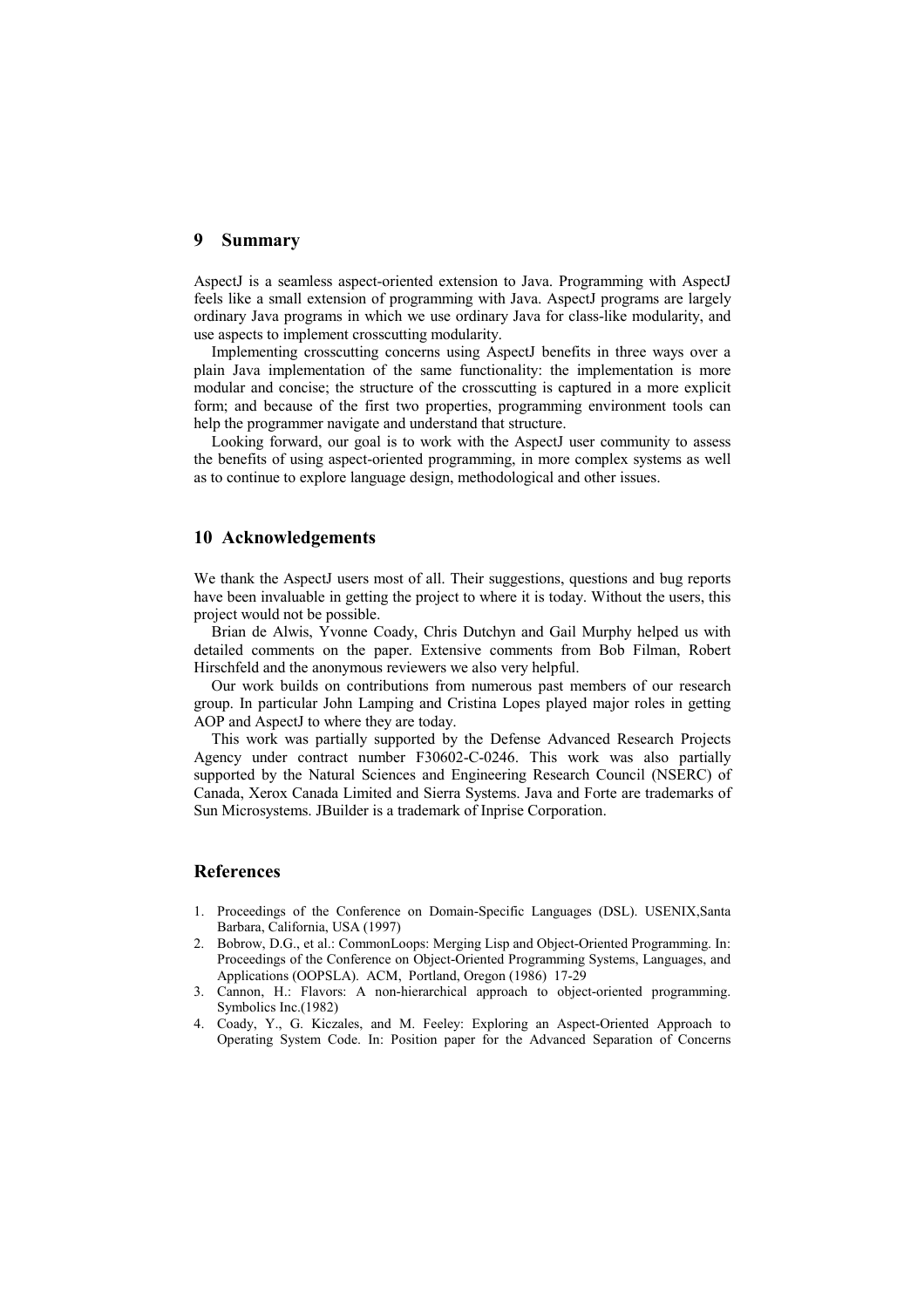Workshop at the Conference on Object-Oriented Programming Systems, Languages, and Applications (OOPSLA). ACM, Minneapolis, Minnesota, USA (2000)

- 5. DeVolder, K.: Aspect-Oriented Logic Meta Programming. In: Meta-Level Architectures and Reflection, Reflection'99. Springer, Saint-Malo, France (1999) 250-272
- 6. Filman, R.E. and D.P. Friedman: Aspect-Oriented Programming is Quantification and Obliviousness. In: Position paper for the Advanced Separation of Concerns Workshop at the Conference on Object-Oriented Programming Systems, Languages, and Applications (OOPSLA). ACM, Minneapolis, Minnesota, USA (2000)
- 7. Friendly, L.: Design of Javadoc. In: The Design of Distributed Hyperlinked Programming Documentation (IWHD). Springer-Verlag, Montpellier, France (1995)
- 8. Goldberg, A.: Smalltalk-80: The Interactive Programming environment. Addisson-Wesley, Reading MA (1984)
- 9. Goldberg, A. and D. Robson: Smalltalk-80: The Language and Its Implementation. Addison-Wesley, (1983)
- 10. Green, T.R.G. and M. Petre: Usability analysis of visual programming environments: a 'cognitive dimensions' approach. Journal of Visual Languages and Computing. 7,2. (1996) 131-174
- 11. Griswold, D.: The Java HotSpot Virtual Machine Architecture. Sun Microsystems, Inc.(1998)
- 12. Ichisugi, Y., S. Matsuoka, and A. Yonezawa: RbCl: A reflective object-oriented concurrent language without a run-time kernel. In: International Workshop on New Models for Software Architecture (IMSA): Reflection and Meta-Level Architecture. Tama City, Tokyo (1992) 24-35
- 13. Irwin, J., et al.: Aspect-Oriented Programming of Sparse Matrix Code. In: Proceedings of the International Symposium on Computing in Object-Oriented Parallel Environments (ISCOPE). Springer, Marina del Rey, CA, USA (1997) 249-256
- 14. Kiczales, G., et al.: Aspect-Oriented Programming. In: Proceedings of the European Conference on Object-Oriented Programming (ECOOP). Springer-Verlag, Finland (1997)
- 15. Kiczales, G. and L. Rodriguez: Efficient Method Dispatch in PCL. In: LISP and Functional Programming. ACM Press, Nice, France (1990) 99-105
- 16. Lewis, J., et al.: Implicit Parameters: Dynamic Scoping with Static Types. In: Proceedings of the 27th Annual ACM SIGPLAN-SIGACT Symposium on Principles of Programming Languages. Boston, Massachusetts (2000) 108-118
- 17. Lieberherr, K.J.: Adaptive Object-Oriented Software: The Demeter Method with Propagation Patterns. PWS Publishing Company, Boston (1996)
- 18. Lopes, C.V. and G. Kiczales: D: A Language Framework for Distributed Programming. Technical Report SPL97-010, P9710047. Xerox Palo Alto Research Center,Palo Alto, CA (1997)
- 19. Maes, P.: Concepts and Experiments in Computational Reflection. In: Proceedings of the Conference on Object-Oriented Programming Systems, Languages, and Applications (OOPSLA). ACM, Orlando, Florida (1987) 147-155
- 20. Masuhara, H., S. Matsuoka, and A. Yonezawa: Designing an OO reflective language for massively-parallel processors. In: Position paper for the workshop on Object-Oriented Reflection and Metalevel Architectures at the Conference on Object-Oriented Programming Systems, Languages, and Applications (OOPSLA). Washington, DC (1993)
- 21. Matsuoka, S., T. Watanabe, and A. Yonezawa: Hybrid group reflective architecture for object-oriented concurrent reflective programming. In: Proceedings of the European Conference on Object-Oriented Programming (ECOOP). Springer, Geneva, Switzerland (1991) 231-250
- 22. McAffer, J.: The CodA MOP. In: Position paper for the workshop on Object-Oriented Reflection and Metalevel Architectures at the Conference on Object-Oriented Programming Systems, Languages, and Applications (OOPSLA),. Washington, DC (1993)